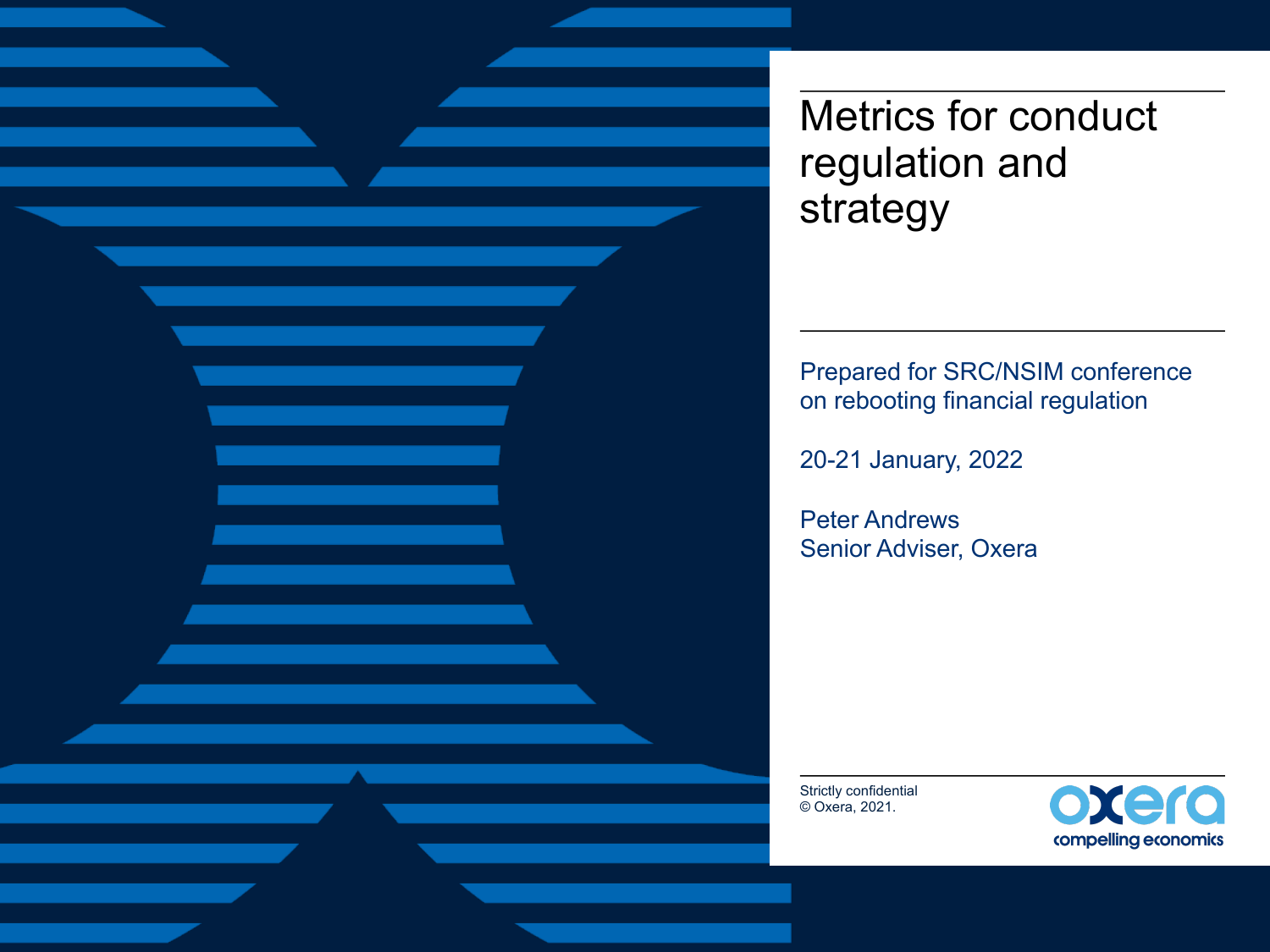#### **Overview**

#### **1. Why metrics matter**

- 2. A history lesson from seventy years of UK experiments
- 3. The FCA's current initiatives on metrics
- 4. How to measure conduct regulation

# oxera compelling economics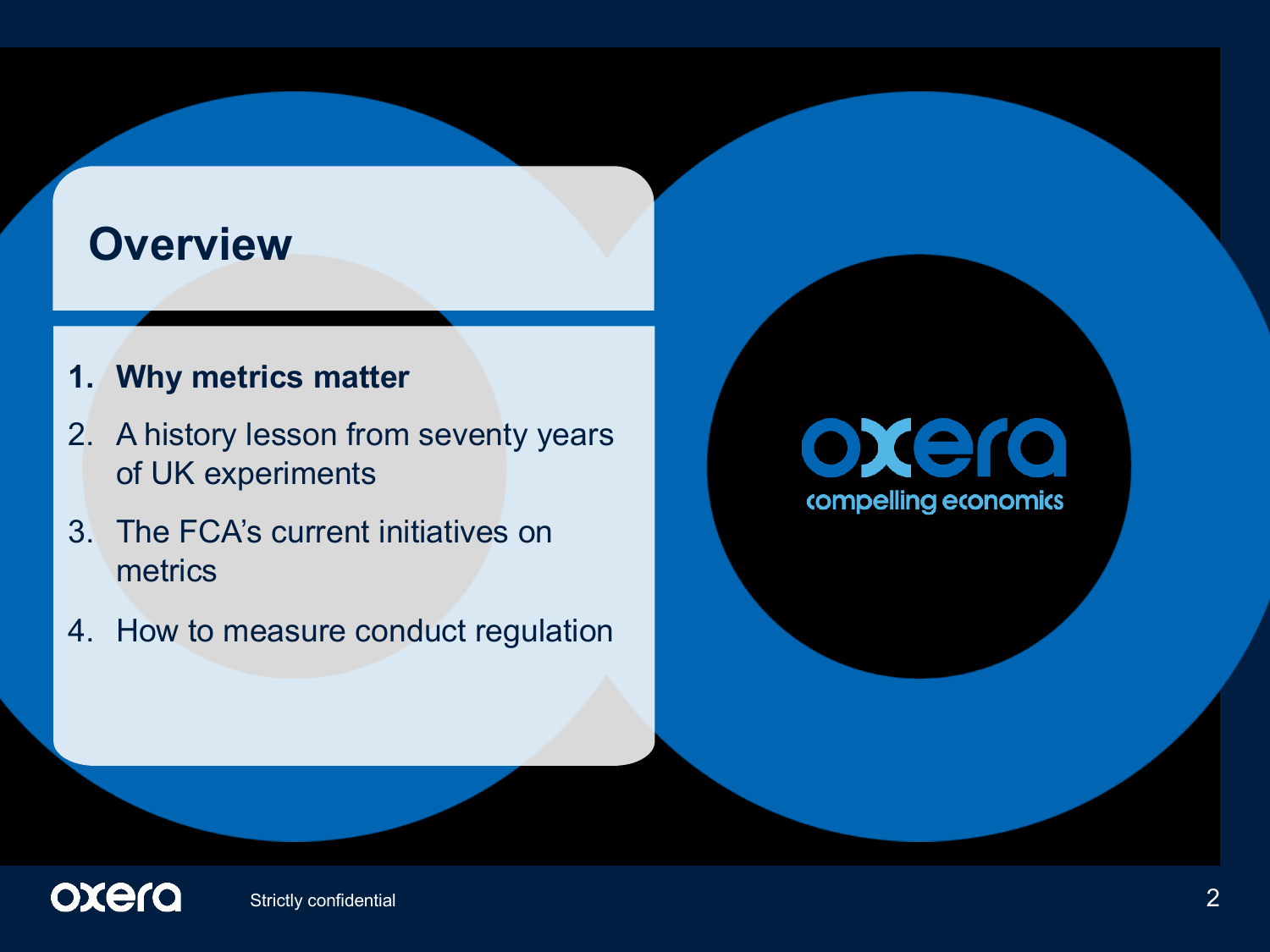#### Metrics matter because…

- they tell regulators what interventions work (and what does not work)
- collectively, they inform allocation of scarce resources to pursue strategic choices e.g. enforcement-led v reliance on private sector governance v empowering consumers
- they enable regulators credibly to demonstrate success and therefore operate a stable regime (instead of fighting endless battles with critics when a single bad thing happens)
- consider the example of cricket…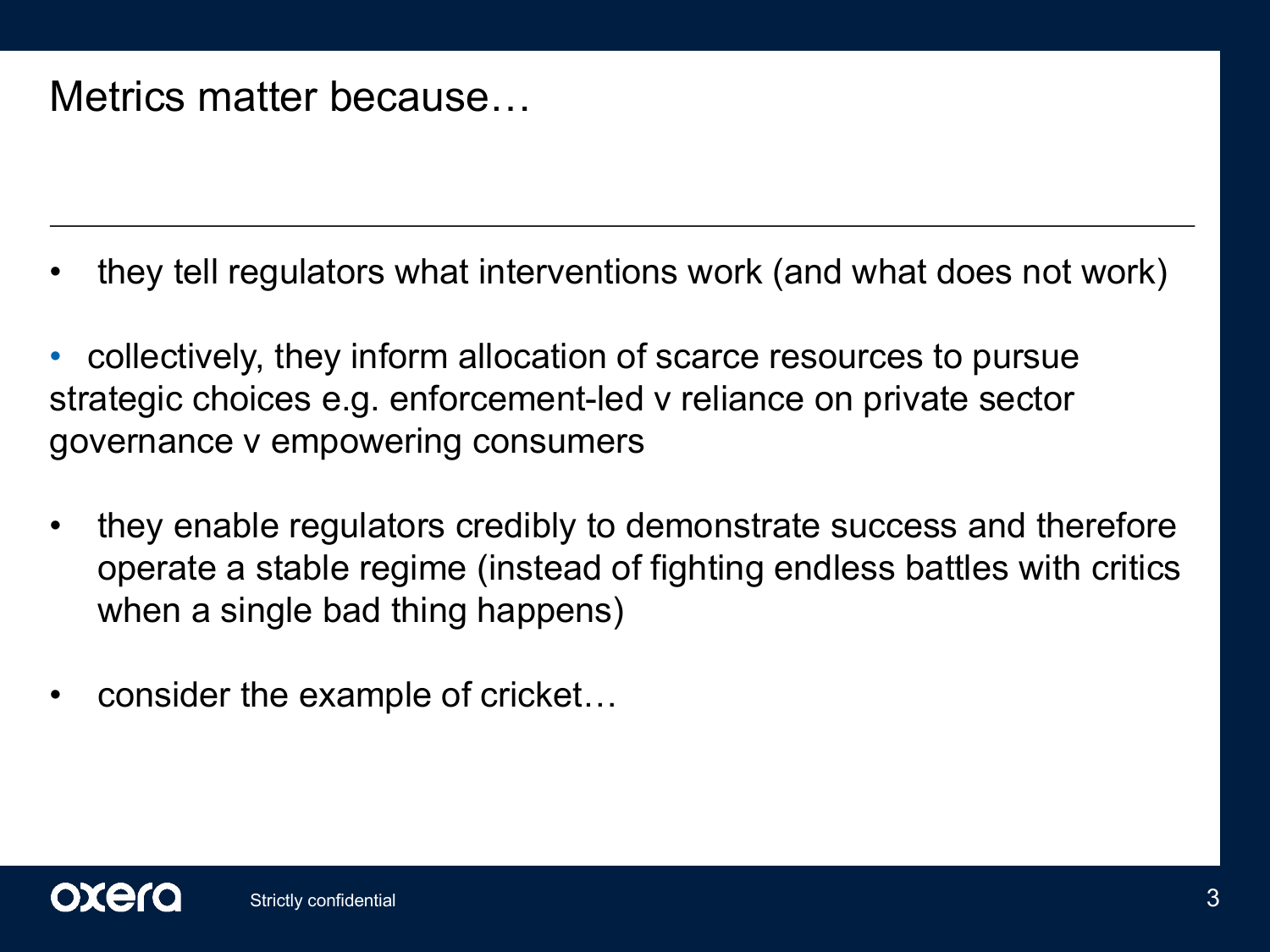#### The case of cricket – the problem

- there have been roughly 40,000 international 5-day matches and these gave scope for up to 800,000 (40,000x10x2) dismissals
- most dismissals are objective facts but one category, the LBW, was historically determined entirely at the discretion of the on-field supervisor of rules (the umpire)
- across all dismissals the average proportion of 'LBW' has been c0.15
- in England's seven match series against Australia in 1970/71 the expected number of LBW awards from the Australian umpires to England and against Australia was therefore 21 (7x10x2x0.15)
- the number awarded over the 35 days was an incredible… ZERO

oxero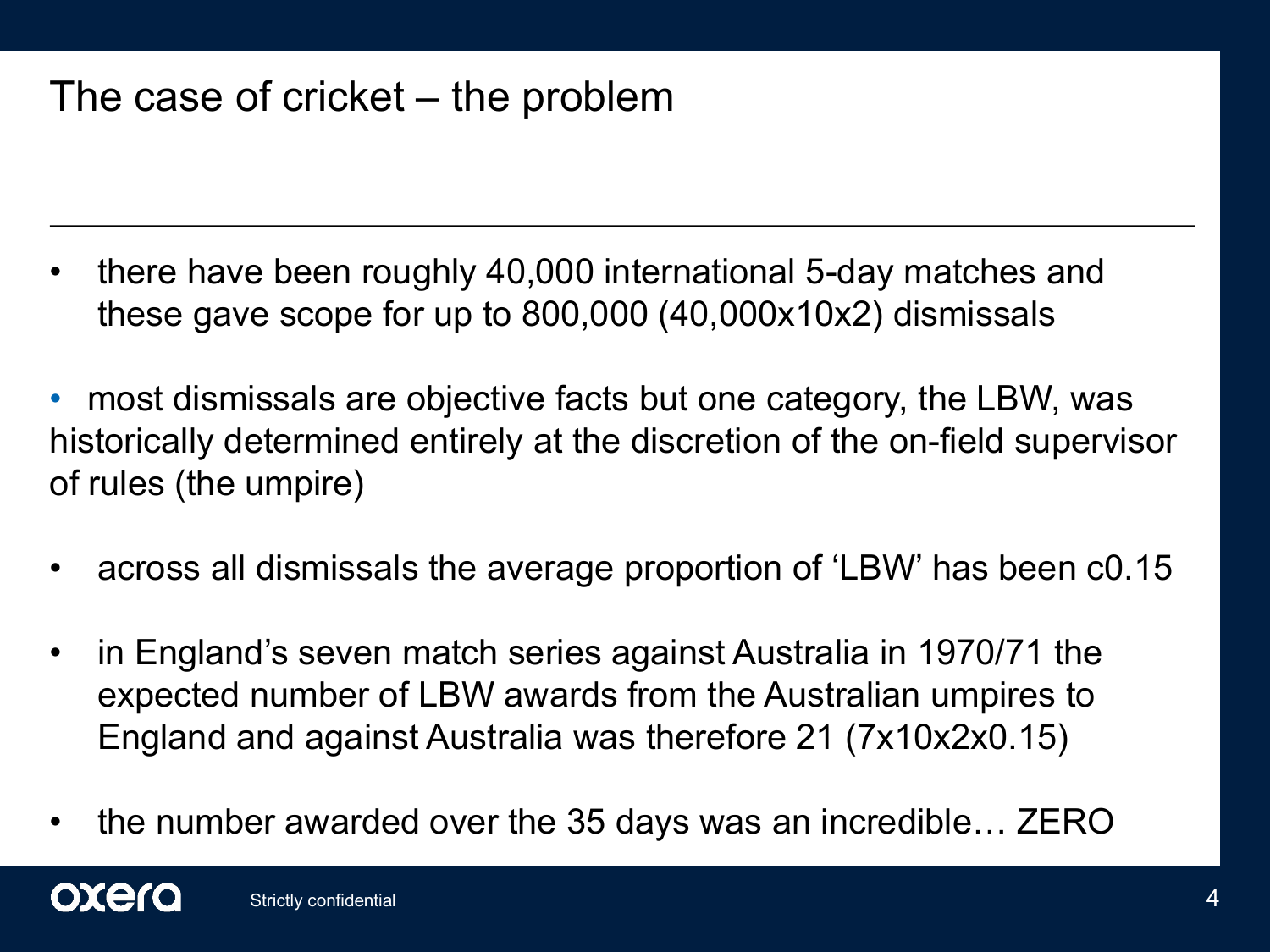#### The case of cricket – the solution

- the credibility of cricket was in fact under threat for two reasons
	- evident bias in the supervisors
	- the technical difficulty faced by supervisors in implementing the rules (which meant that appointing genuinely independent supervisors was not the best solution)
- the solution to both problems was the introduction of new technology
- roughly speaking, this technology obviated malleable and behavioural opinions (regulatory 'judgement'), replacing them with scientific facts
- again, roughly speaking, this is what clever use of new data and new analytical techniques can do for regulation…
- leading to credible and independent regulation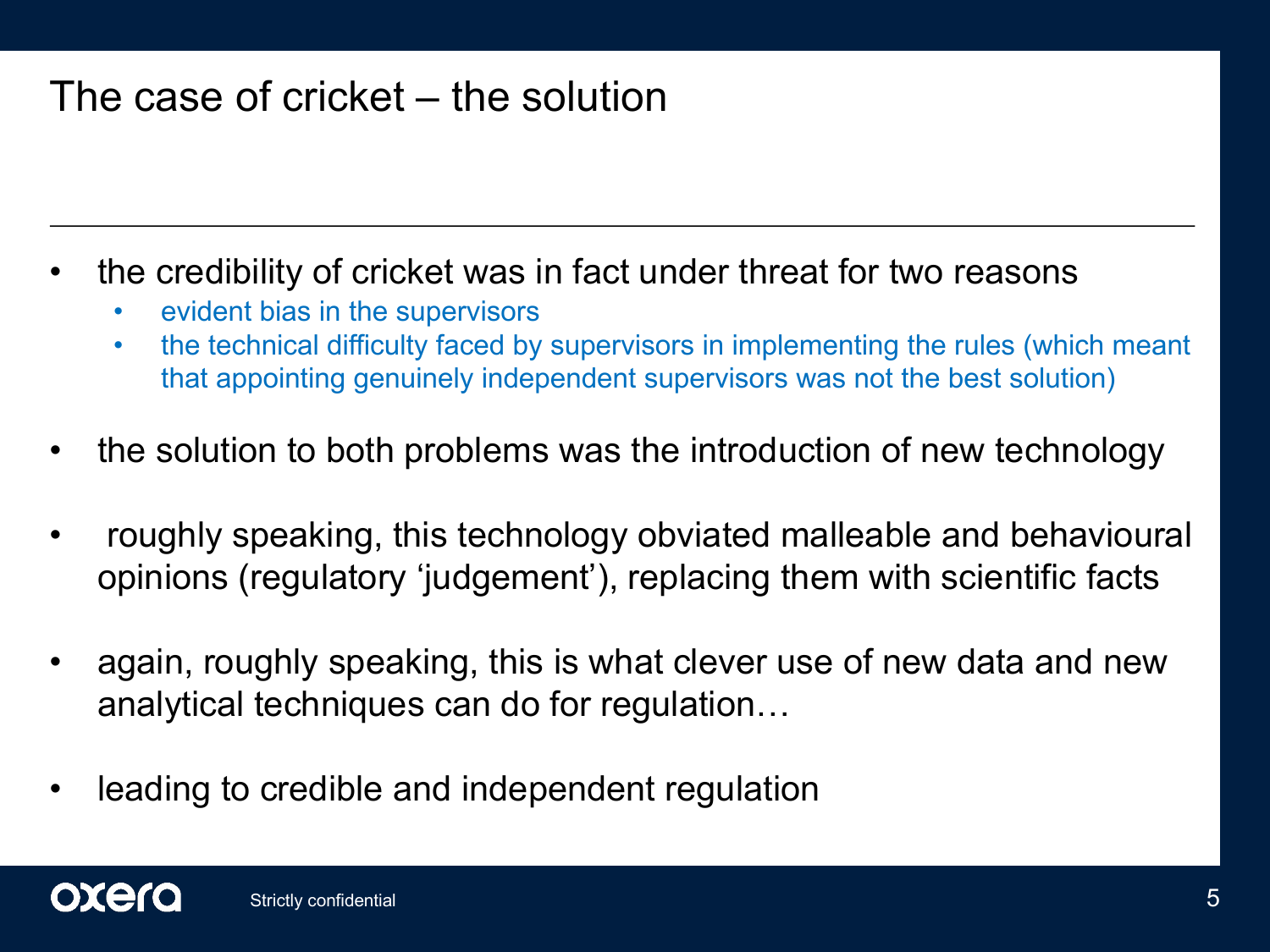#### **Metrics also matter because…measure the right things and regulators will do the right things**

- what is this about?
	- what's measured influences what's done
	- some things done now are measured mostly in activity reports, e.g. Supervision, so their substantive contribution is unclear
- what should be measured?
	- the things that are the rationale for conduct regulation and how they manifest in the real world
	- rationale—information asymmetry (principal/agent problems), weaknesses in the process of competition and restorative justice
	- manifestation: individual suitability of purchases, price/quality relationship
	- critical for checking statutory objective 'ensuring...markets...function well'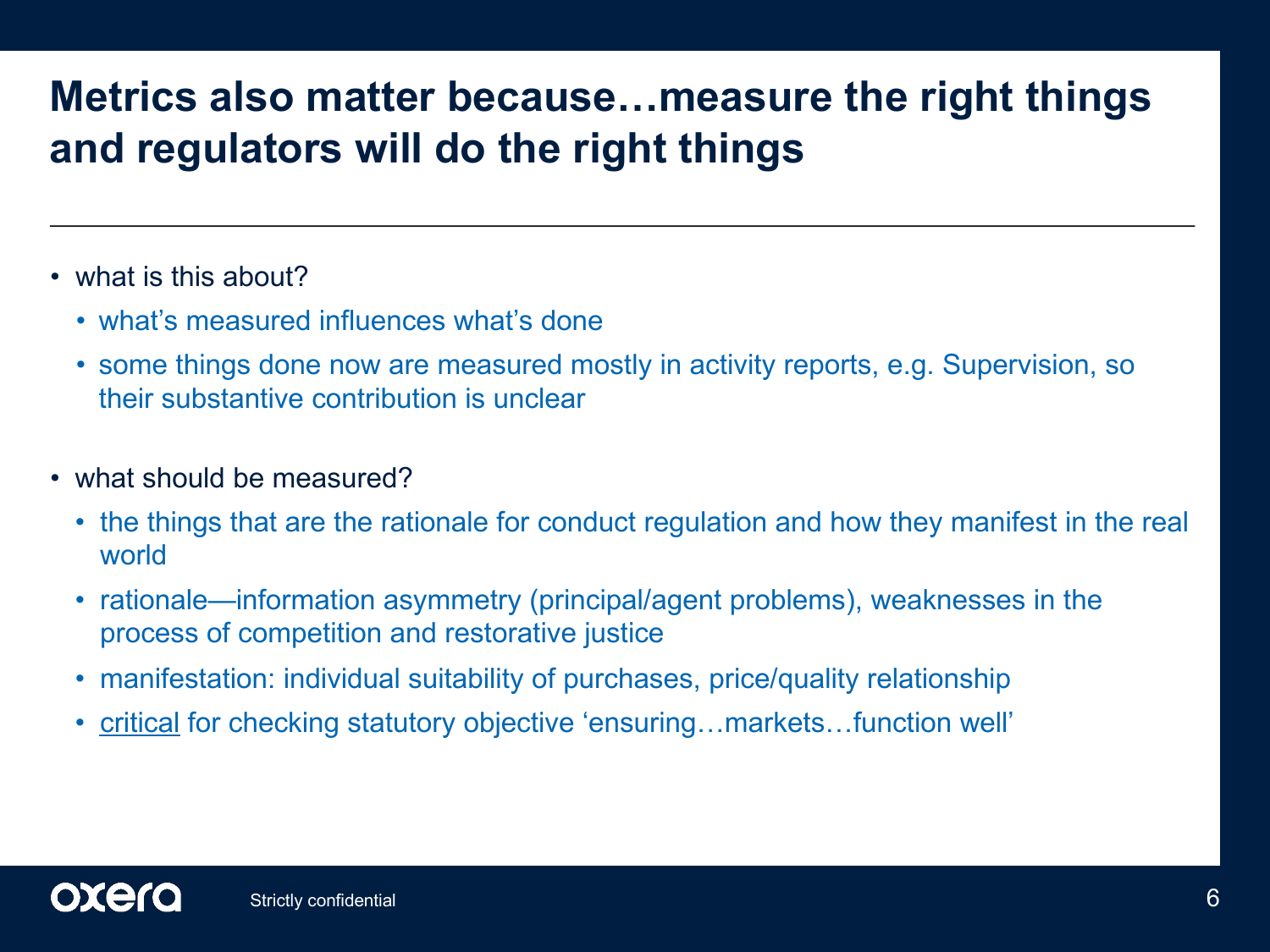#### **Regarding accountability**

- the status quo makes the FCA look bad
	- in well-functioning markets, consumer detriment is limited: the level of suitable sales is high and higher priced products are justified by innovation or quality or both
	- but current opaque metrics about consumer outcomes reveal little about detriment
	- so the status quo is like a game of football in which the crowd (and the regulator) cannot see the goal posts and therefore does not know how often the regulator scores goals (by reducing detriment and thereby ensuring that markets function well)
	- the only things that register are the occasional own goals big, bad events like LCF
- prompt, meaningful metrics about how well markets are functioning would transform the situation
	- the regulator could be praised when praise is due, appropriately boosting confidence
	- a more confident regulator would be less inclined to regulate defensively, and defensive regulation can often be over-regulation (e.g. addressing smallish "risks")
	- early warnings of problems could be identified and acted upon
	- an independent scrutiny body could use the metrics to reinforce what works and challenge appropriately where markets are not performing well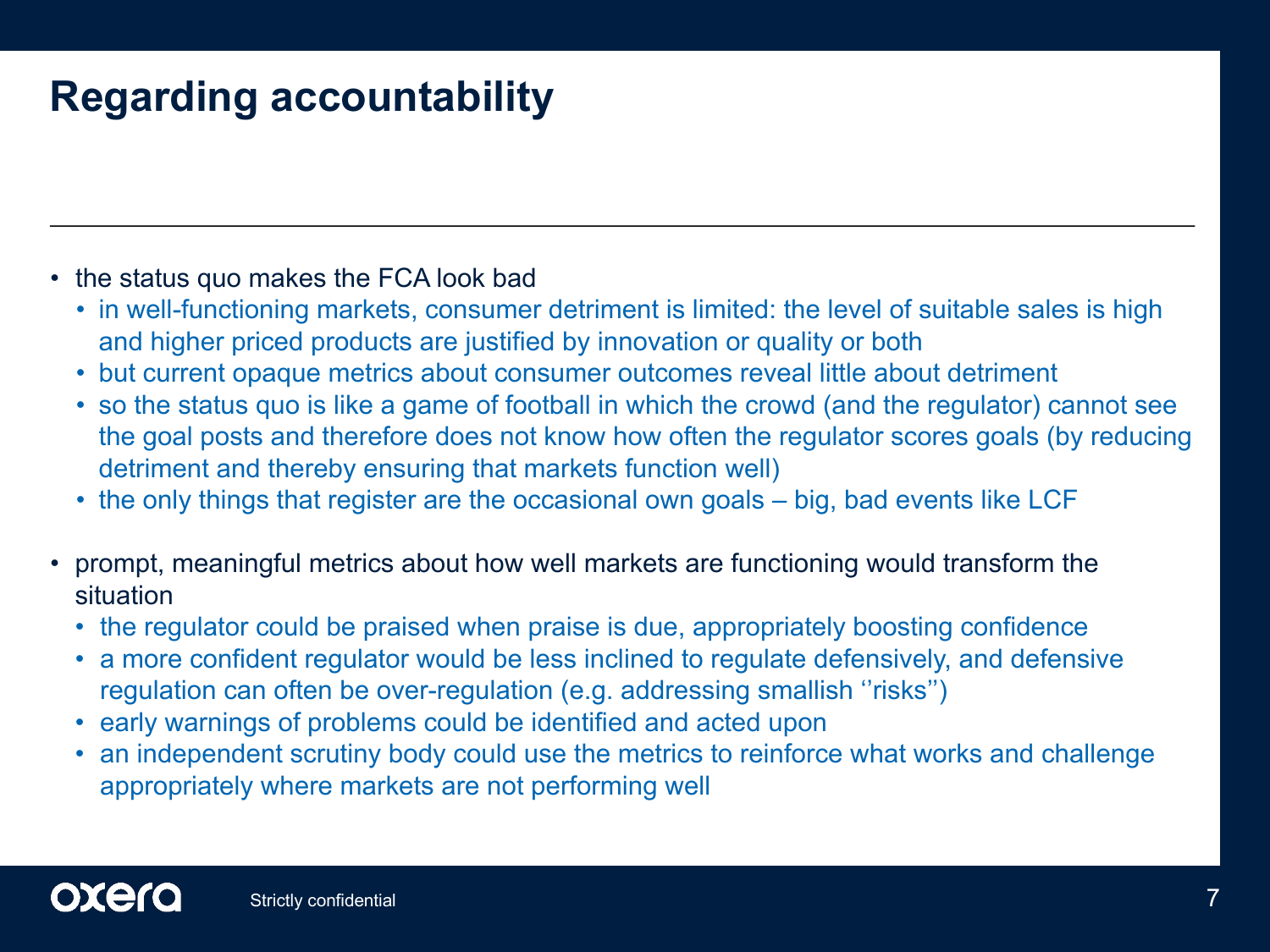#### **Overview**

- 1. Why metrics matter
- **2. A history lesson from seventy years of UK experiments**
- 3. The FCA's current initiatives on metrics
- 4. How to measure conduct regulation

### oxera compelling economics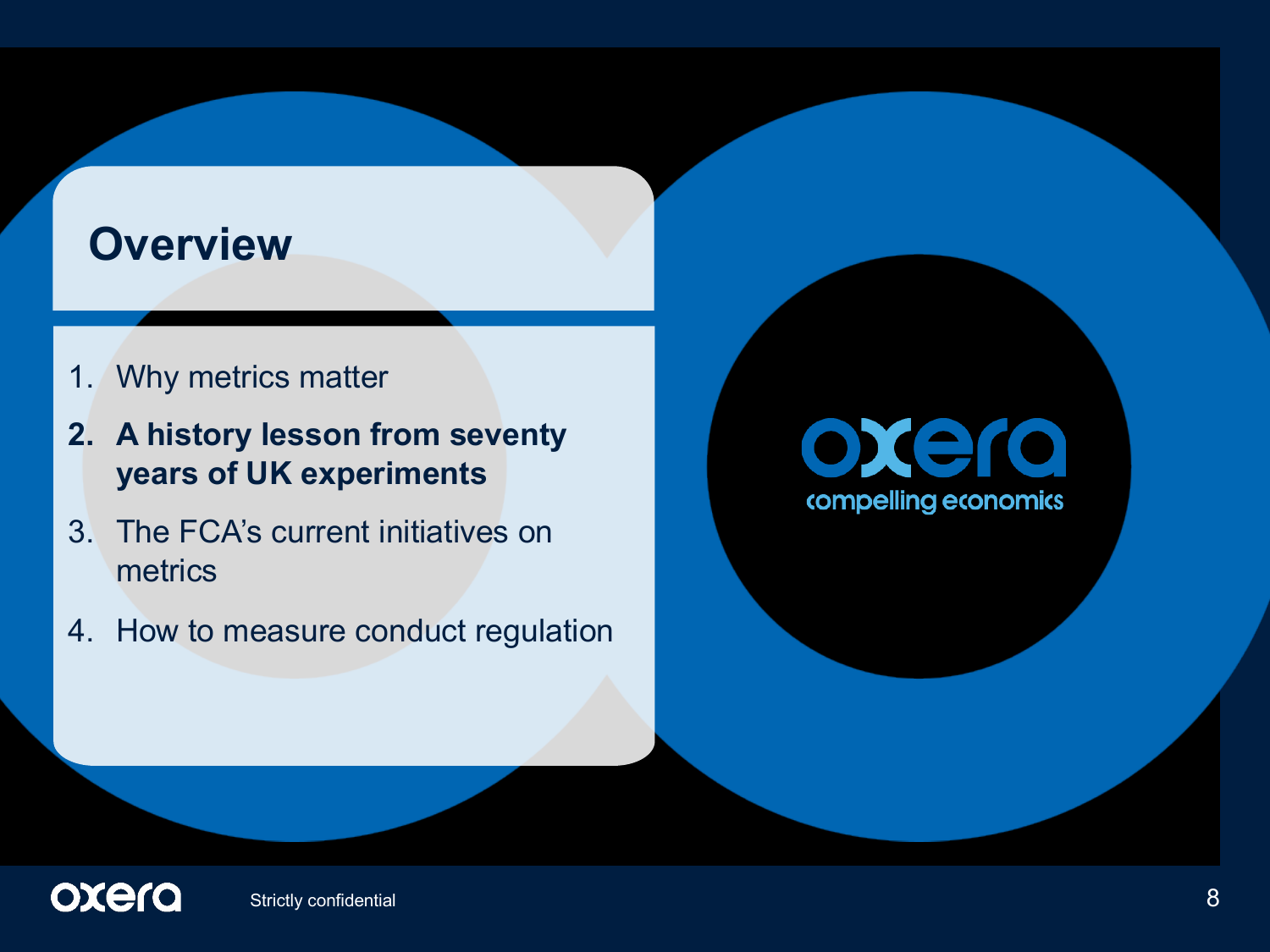#### 70 years of UK experiments in approaches to regulating investment business (and still nobody knows what worked)



- protection under law of tort
- Stock Exchange Rule Book (since 1812!)
- Prevention of Fraud (Investments) Act, 1939

• Prevention of Fraud (Investments) Act updated

**1950s 1958**

- registration of securities dealers
- simple and short

• some selfregulation e.g. NASDIM

1960s, 1970s, 1980s

- Stock Exchange rules imposed some restrictive practices which dampened competition)
- Financial Services Act
- very complex
- specialist 'selfregulating organisations' (SROs) operating under a statutory framework
- Policing/enforc ement led approach in IMRO not in other SROs

• Financial Services and Markets Act

**1986** 2000 **2013**

- even more complex
- single peak structure
- practical approach based on market failure, risk analysis and audit model of supervision of firms
- Financial Services Act
- more complex again: new competition objective and twin peak structure
- practical approach: behavioural economics and consumer-led plus policing/enforceme nt led; then Business Model Analysis; then more policing…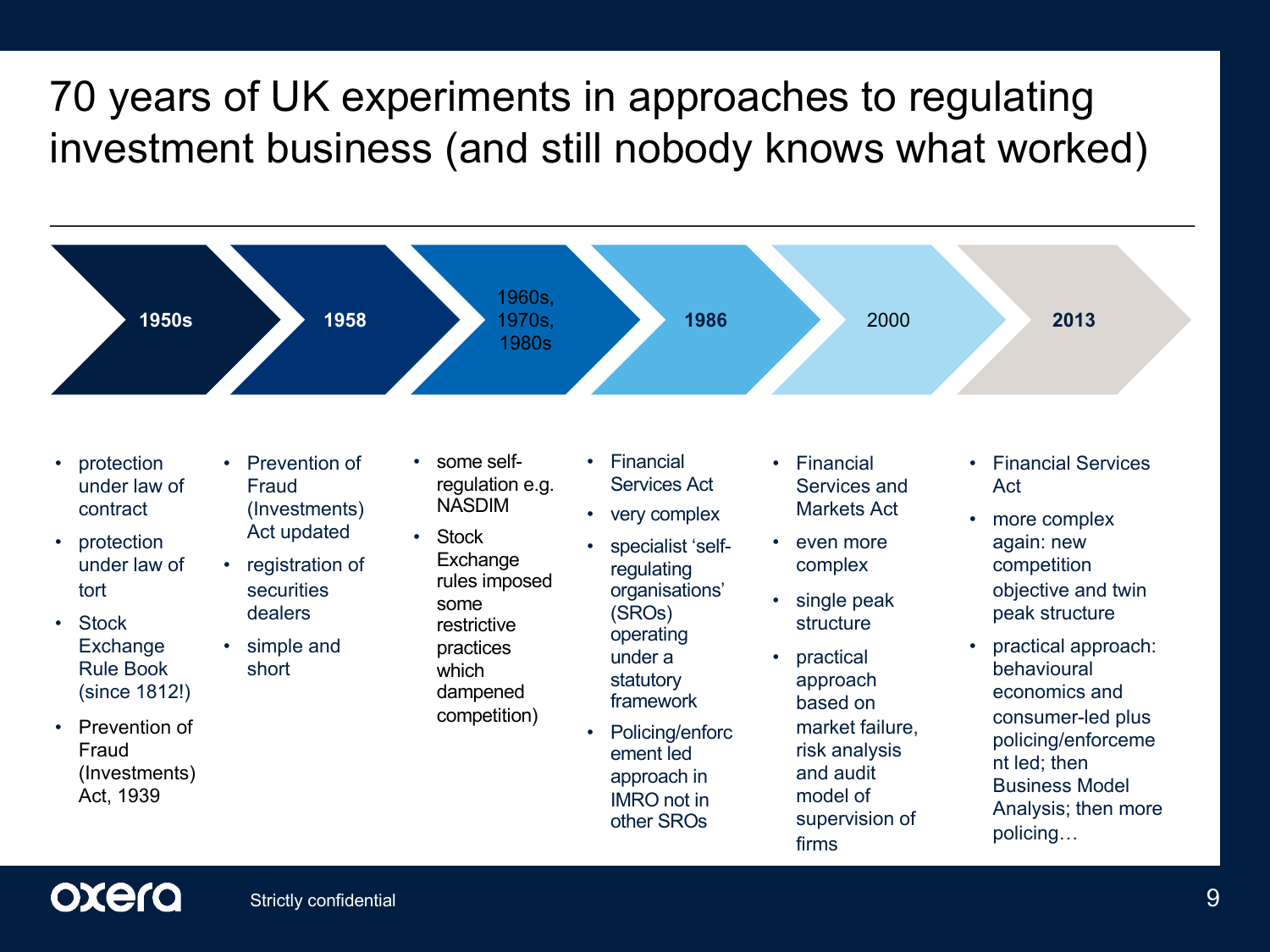#### But always something goes wrong…

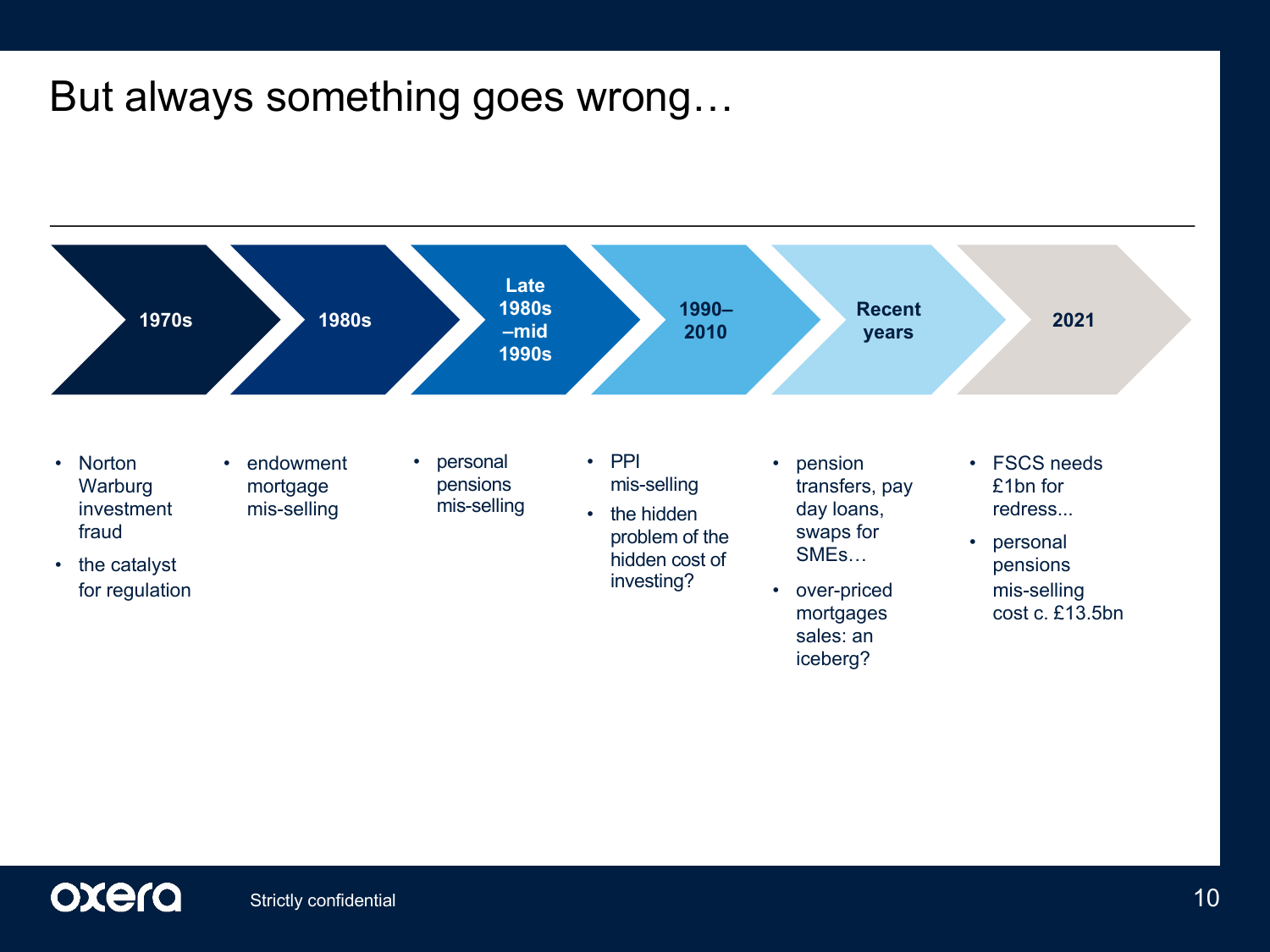#### The observed Regulatory Cycle (it's on repeat)



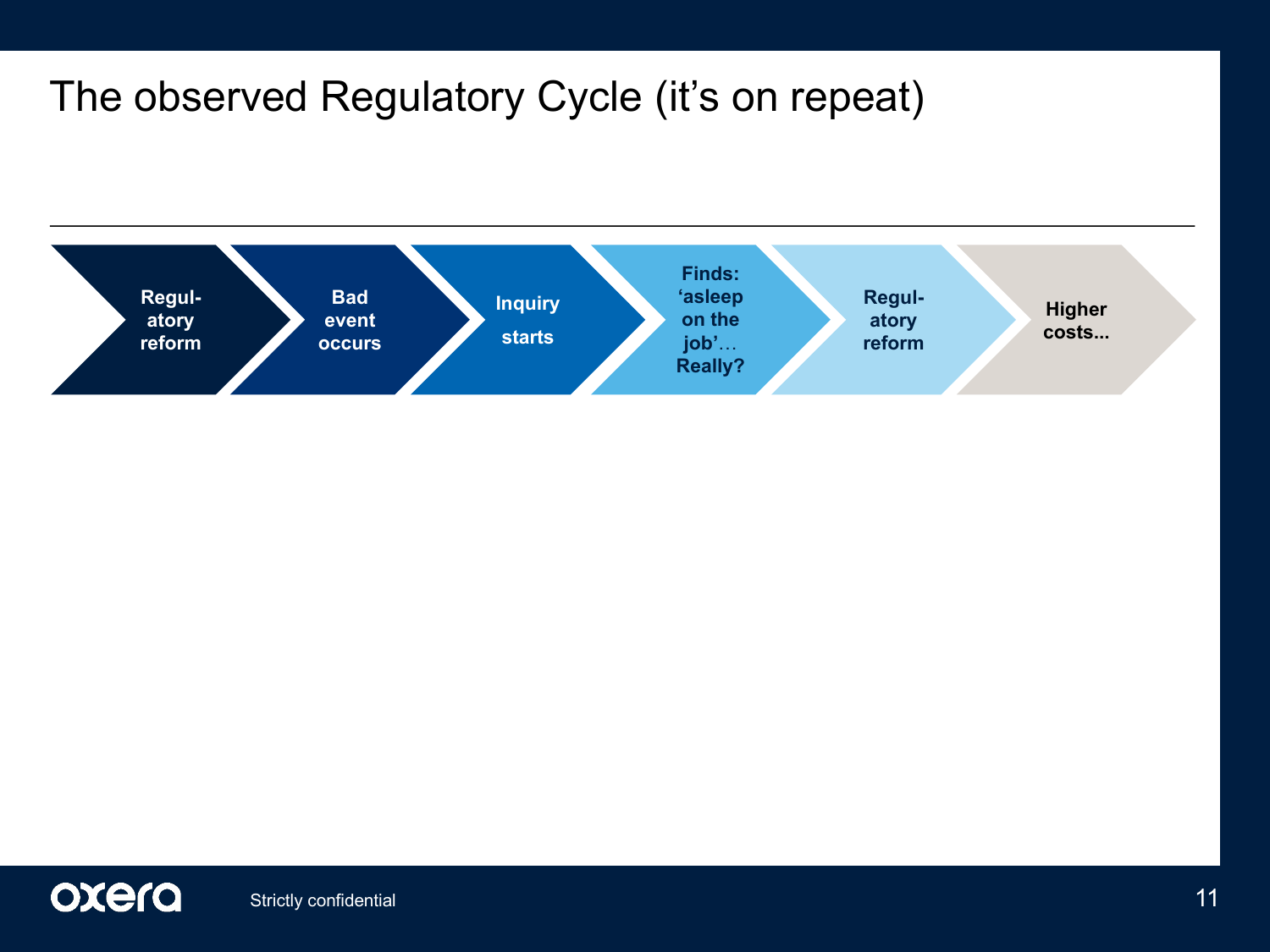#### **What may we infer from this?**

- bad outcomes in retail FS have been common, costly and hard to stop albeit the UK has some well-working, competitive retail FS markets
	- mis-selling scandals have happened under all the varied FS regulatory regimes to date
	- survivor firms pay vast amounts to counteract these events
	- large numbers of naturally behavioural consumers are willing to buy terrible products
	- disclosure and suitability rules have not stopped this altogether nor has competition
- yet, equally, the FCA has been proactive in improving the situation, though nobody knows by how much or what interventions work best
- so the Treasury's Review and better data/analysis are needed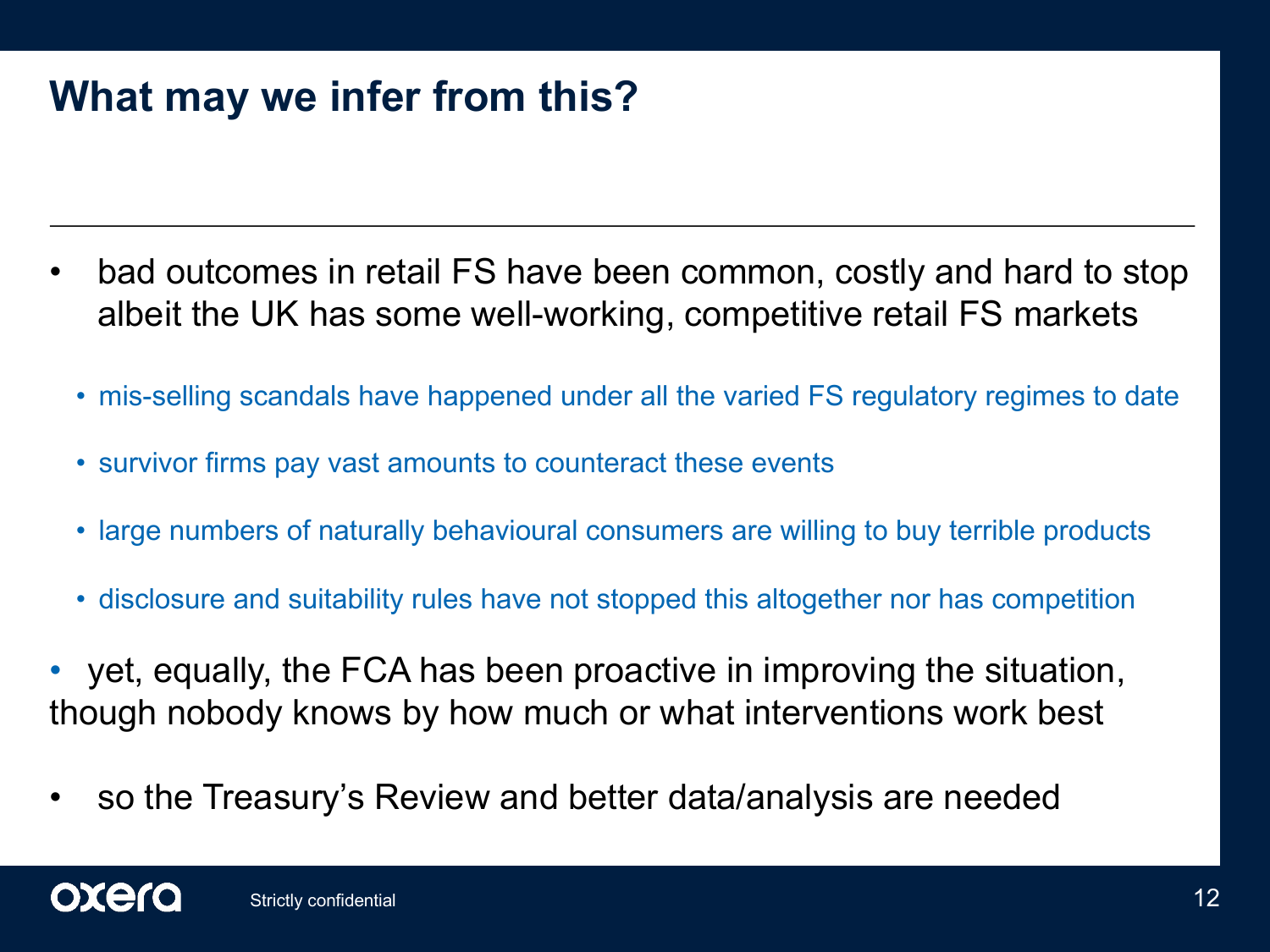#### Views from the February 2021 Oxera/LSE – Systemic Risk Centre event on UK Treasury's consultation on the framework for future financial regulation

- the FCA's regime may prove to be unstable and needlessly costly as it lacks credible measures of its benefits to set against the costs of bad events that lead to irresistible demands for big changes to generally fair regulation, imposing heavy costs on firms
- whereas... a regulator with meaningful performance metrics could be praised when praise is due, appropriately boosting confidence in regulation and markets all round
- this would help consumers to engage more with FS and FS firms
- and a more confident regulator would be less inclined to regulate defensively, a benefit as defensive regulation can often be over-regulation (e.g. addressing smallish ''risks'')
- meaningful metrics must relate to the rationale for regulation i.e. reveal whether consumers are getting better prices/quality/suitability under regulation
- the FCA has data about consumers and their purchases to produce such metrics only in the markets for mortgages and credit (and in wholesale markets – not discussed here)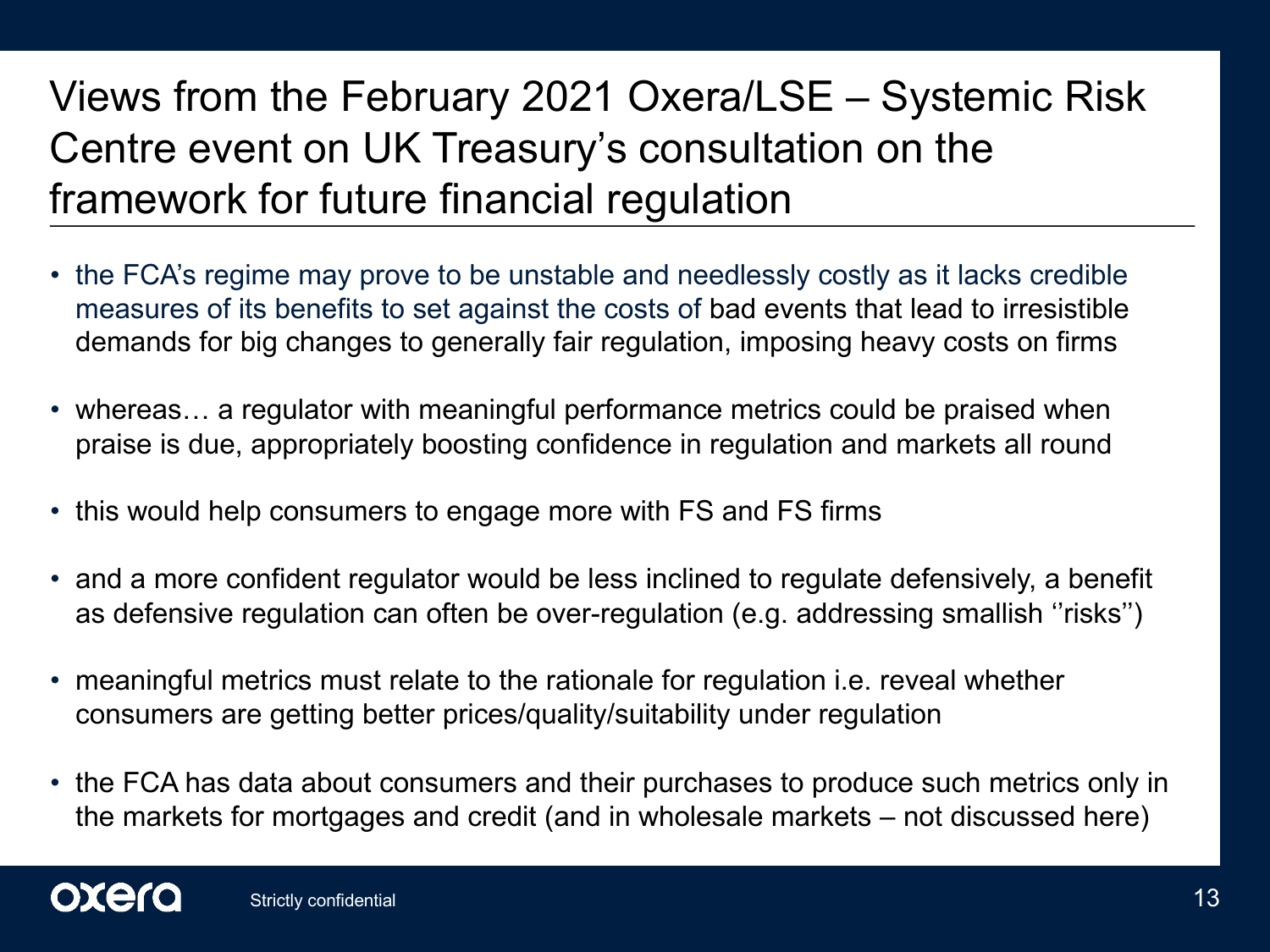#### **Overview**

- 1. Why metrics matter
- 2. A history lesson from seventy years of UK experiments
- **3. The FCA's current initiatives on metrics**
- 4. How to measure conduct regulation

# oxera compelling economics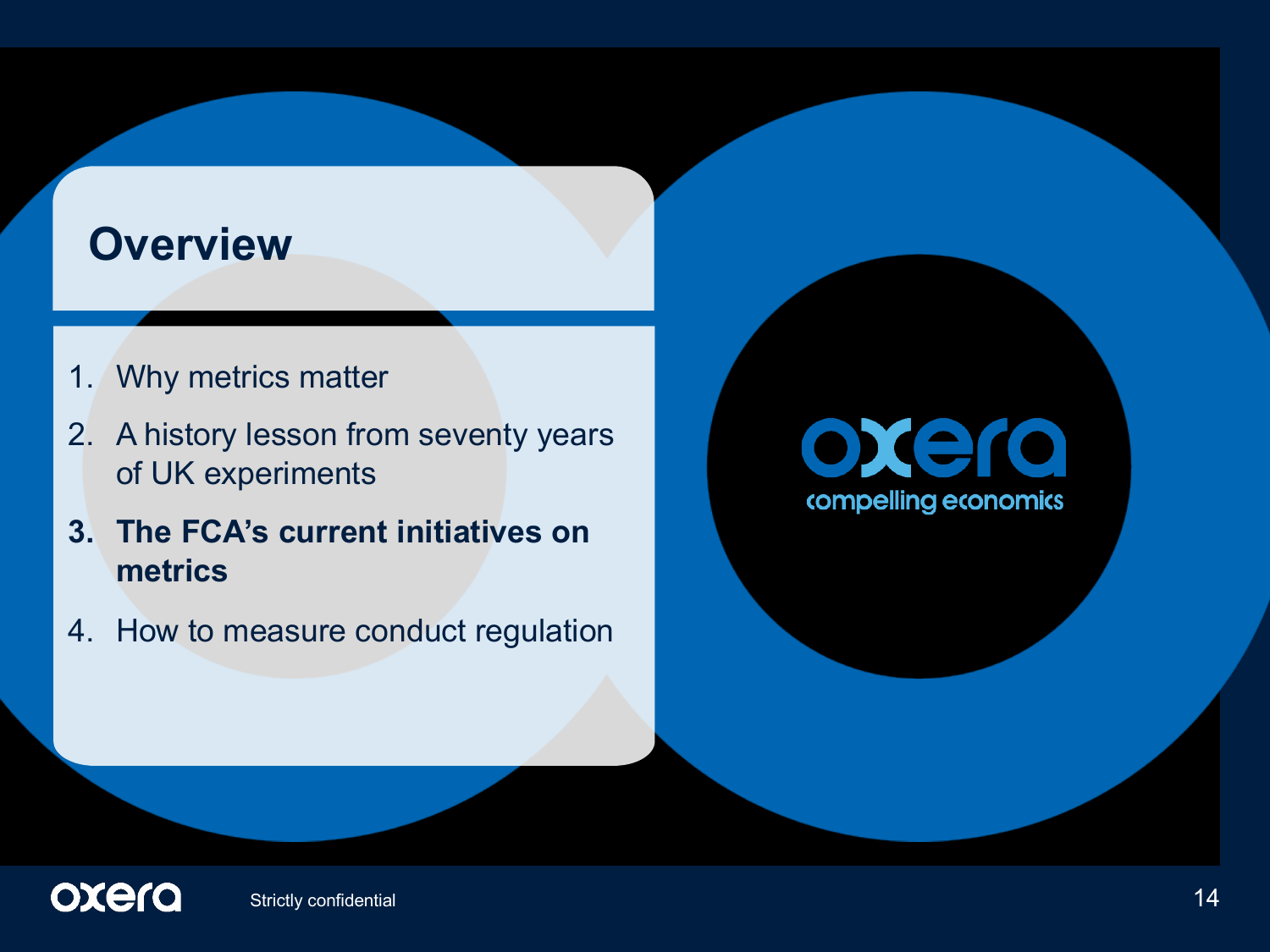#### FCA initiatives subsequent to Treasury Consultation

- have been very positive
	- 'outcomes-focussed regulation: a measure of success?' a speech by FCA Chair, Charles Randell, May 2021 – included the following:
		- 'by defining the right outcomes, **measuring them even more** and acting on the results even faster with **an enhanced data capacity**, we will be able to target our interventions more effectively'
		- 'being transparent about outcomes drives us to act and increases our accountability'
	- FCA Annual Plan 2021/2022 includes some important new emphases, such as:
		- measurement/metrics
		- accountability e.g. Enhanced Impact Evaluation Programme
		- detection/punishment of fraud and misconduct (compliance incentives matter!)
	- and continues to build on important themes like firms assessing the value of their outcomes (e.g. in Asset Management), fairness and the Consumer Duty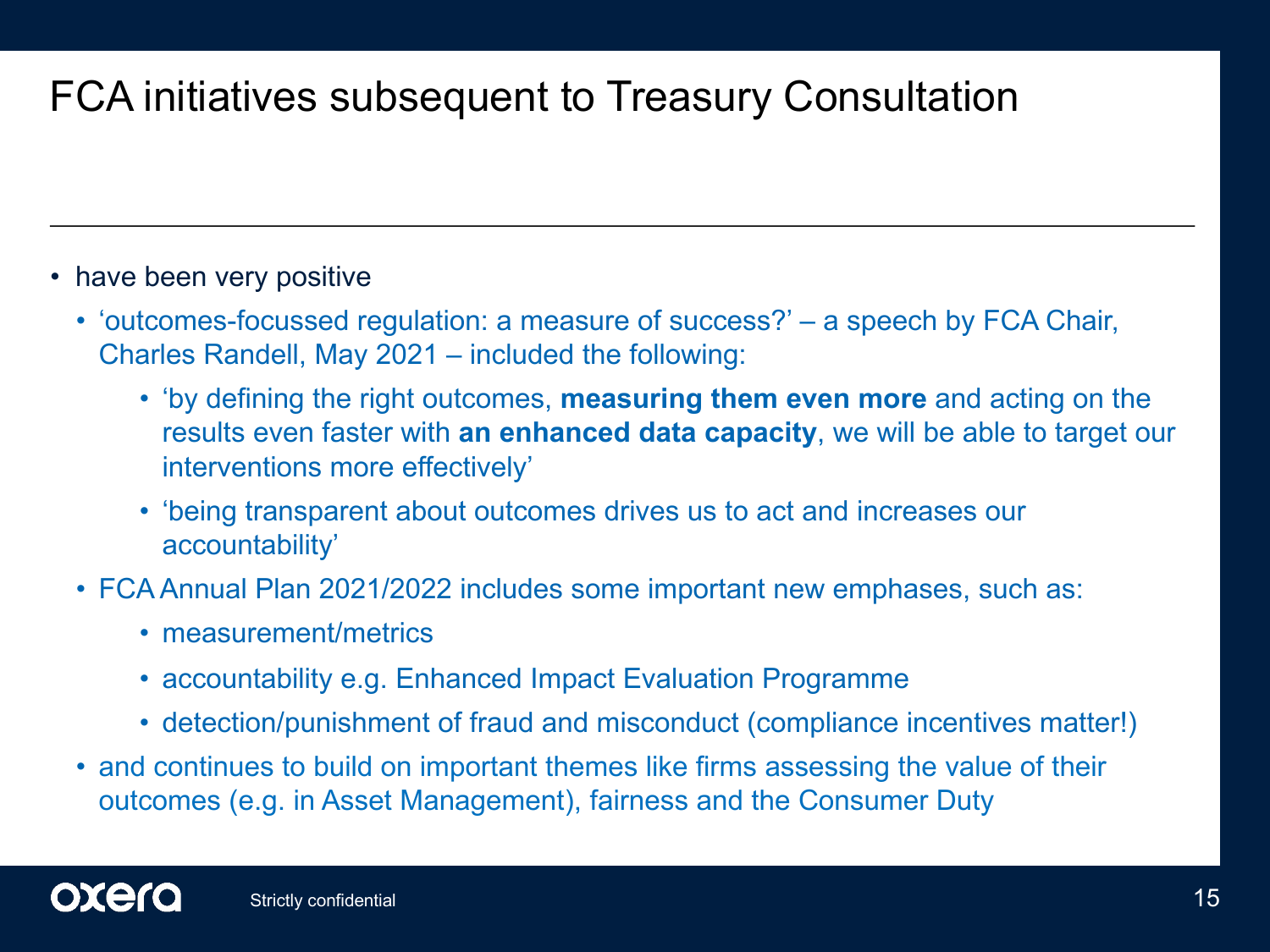#### What metrics does the FCA envisage in its Plan?

- the 'perennial top-line outcomes/metrics including the sum of benefits' in the FCA plan
	- so far, not defined, I believe
- strategic over-arching outcomes/metrics (set for multi-year periods and reviewed each year in line with HM Treasury's Remit Letter and Strategic Business Priorities)
	- the sum of consumer benefits ('sustainable innovation')
	- market cleanliness statistic
	- more rejected authorisation requests/fewer customer complaints
	- reduced FSCS claims (as fraud found faster)
	- more permissions removed (as FCA proactive on misconduct)
	- more use of ScamSmart and fewer 'wrong' calls to Helpline (as consumers better informed about regulation)
	- FCA and industry targets on diversity met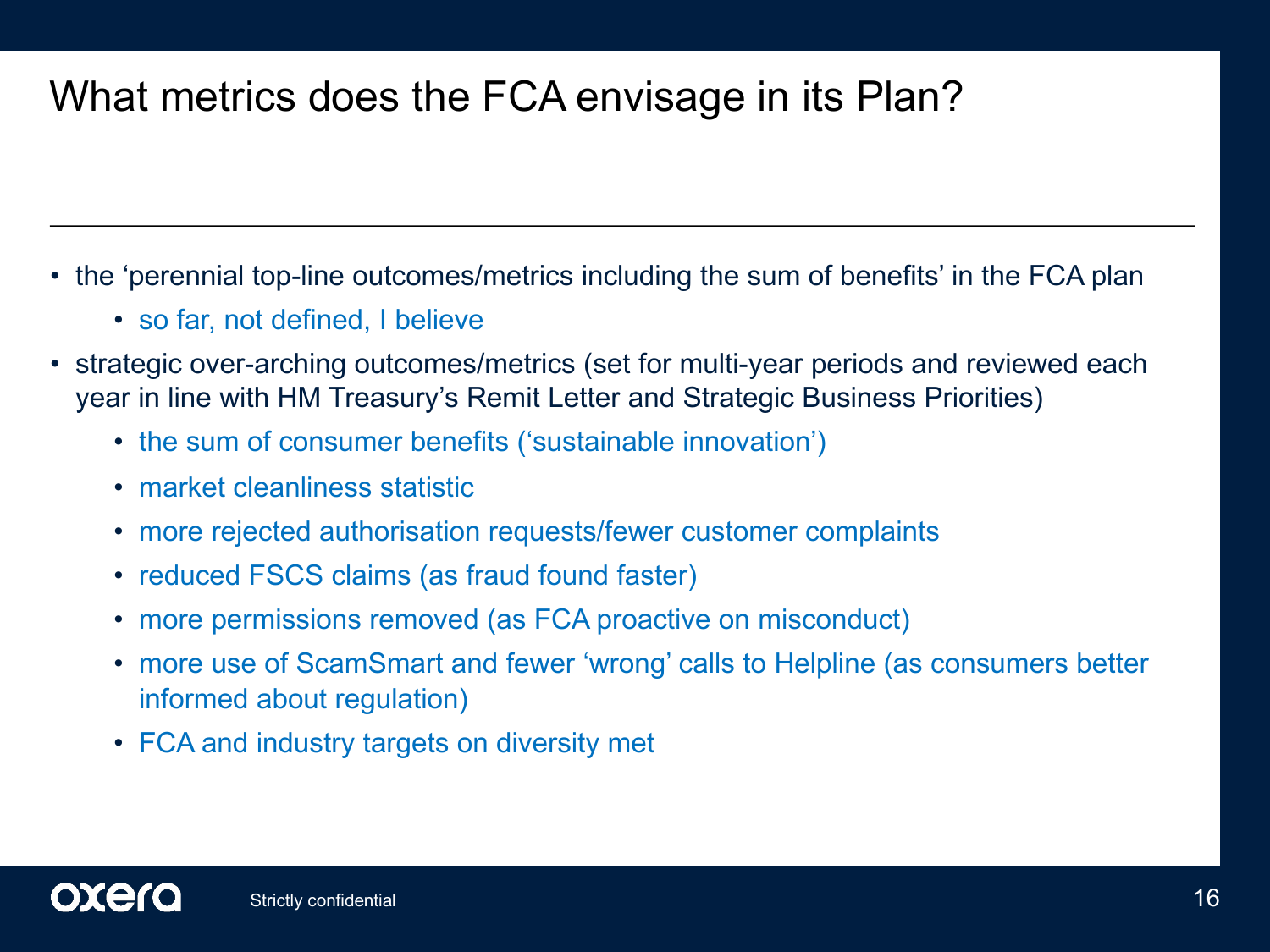#### **Some observations (1)**

- on the 'perennial top-line outcomes/metrics including the sum of benefits' in the FCA plan:
	- HM Treasury should consider setting these and their monitoring in the accountability reforms being developed to conclude the Future Regulatory Framework Review
	- these metrics and the 'consumer benefits' metric are likely to determine whether the UK can escape the Repeat Regulatory Cycle outlined above
	- the relationship of these 'top line' metrics with the 'seven overarching' metrics, especially in the area of 'benefits', needs to be clear
	- the FCA is right to say in its Annual Plan that measuring benefits is hard
	- as the FCA's approach is yet to be determined, I will make some suggestions about this in the context of 'consumer benefits' below
	- as markets are complex and overall outcomes matter, a suite of metrics about each market is needed (regulators address market failure, so consider Lipsey/ Lancaster's General Theory of Second Best - if one market optimality condition is not met the second best values of variables will change relative to their optimal setting)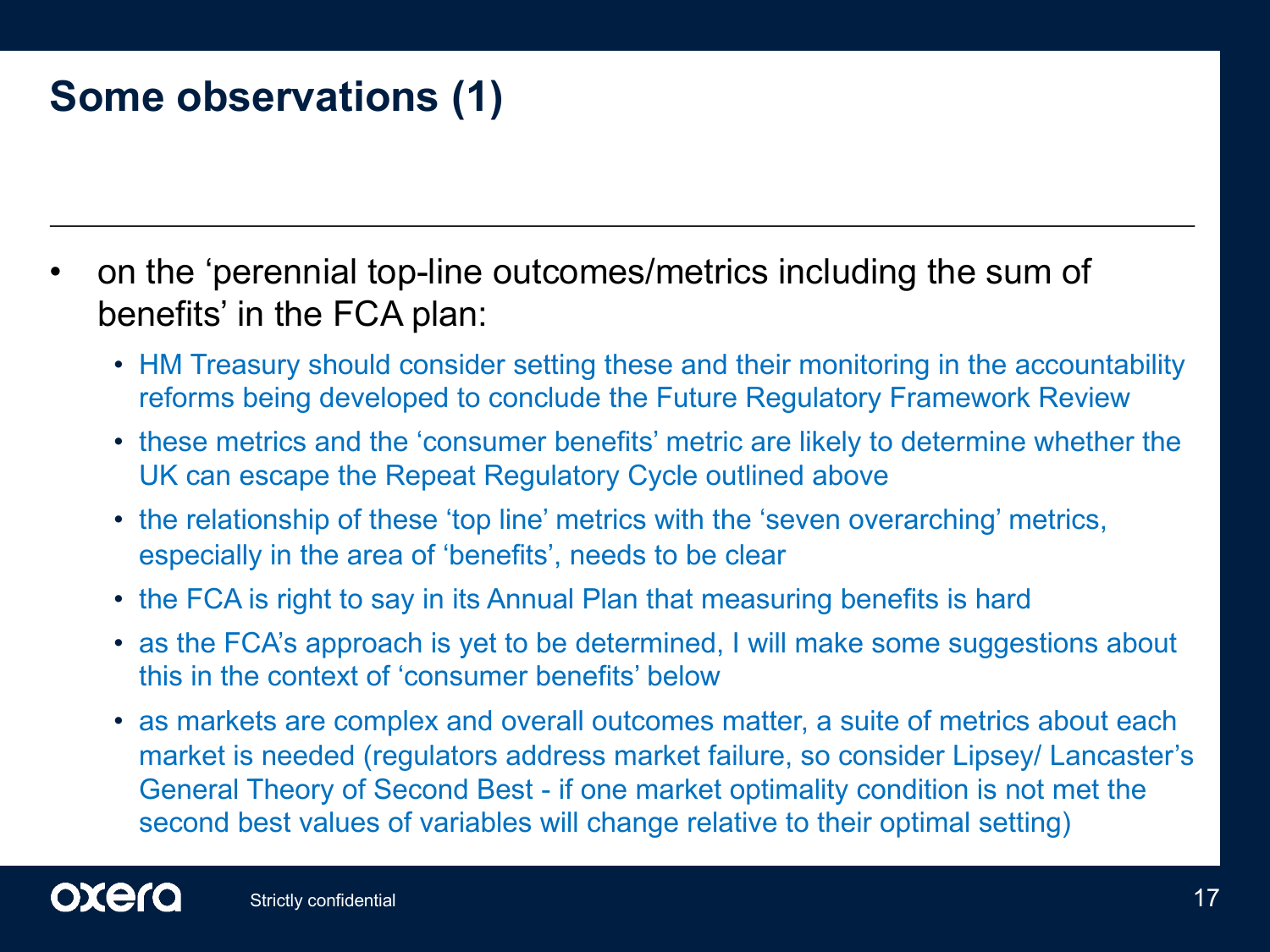#### **Some observations (2)**

- of the seven overarching metrics listed in the FCA plan…
	- two are beyond my scope here (diversity and wholesale market cleanliness)
	- two (FSCS claims and ScamSmart/Helpline) might or might not indicate changes in the level of fraud and of consumer awareness and neither is solely attributable to the FCA
	- two (rejected authorisation requests and permissions removed) are activity measures, which are useful as compliance incentives and likely beneficial if levels of noncompliance are high…but strictly cannot be counted as a cost or a benefit as the incidence of false positives cannot be known, as is the value of mis-selling stopped relative to the value of innovation lost
	- the final metric the sum of consumer benefits bears directly on the FCA's strategic objective of ensuring that the relevant markets function well, if it can be estimated realistically and if causal identification (beyond my scope today) can be established: this metric matters for confidence, regime stability and knowing what intervention works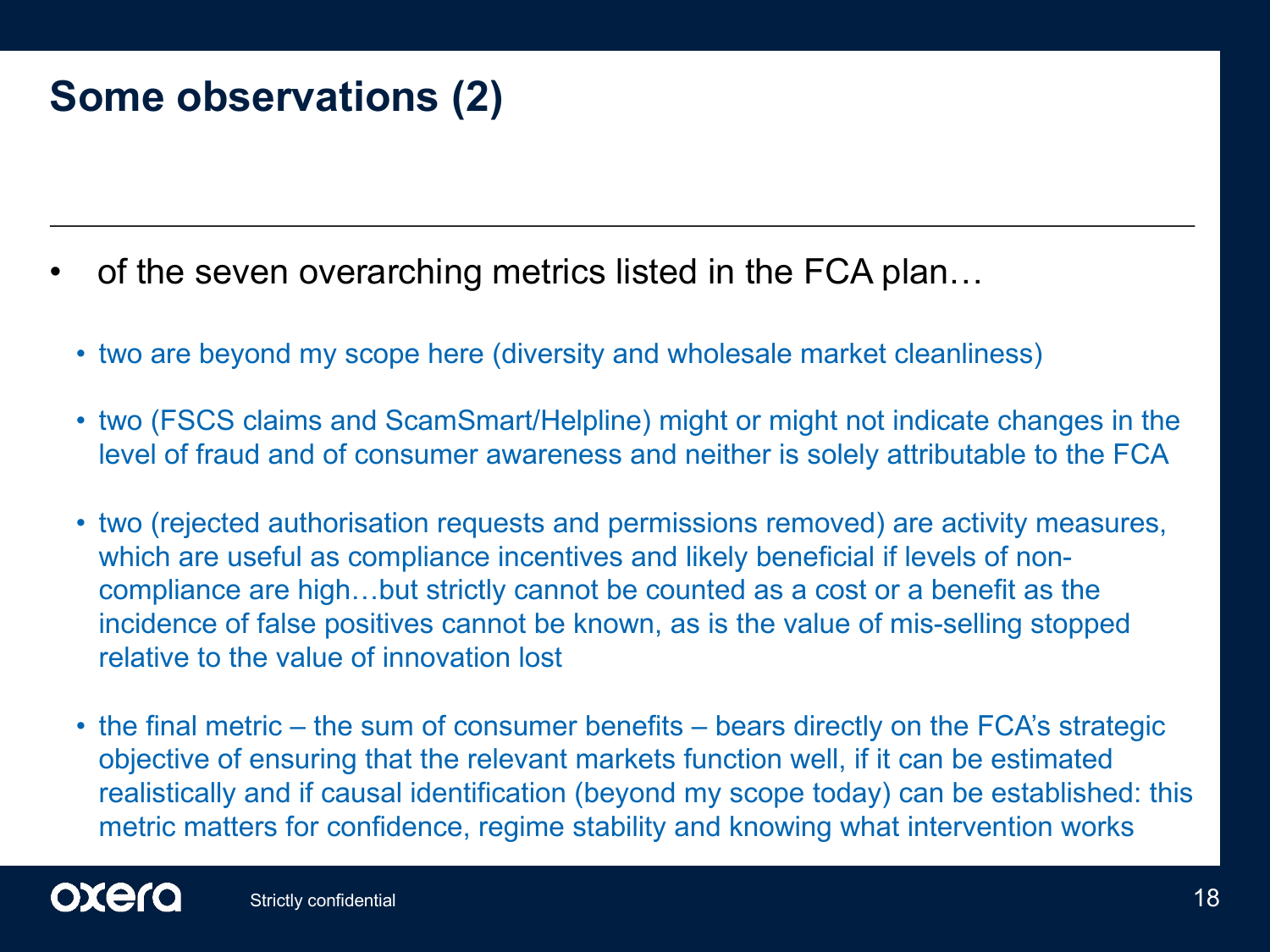#### **Overview**

- 1. Why metrics matter
- 2. A history lesson from seventy years of UK experiments
- 3. The FCA's current initiatives
- **4. How to measure conduct regulation**

# oxera compelling economics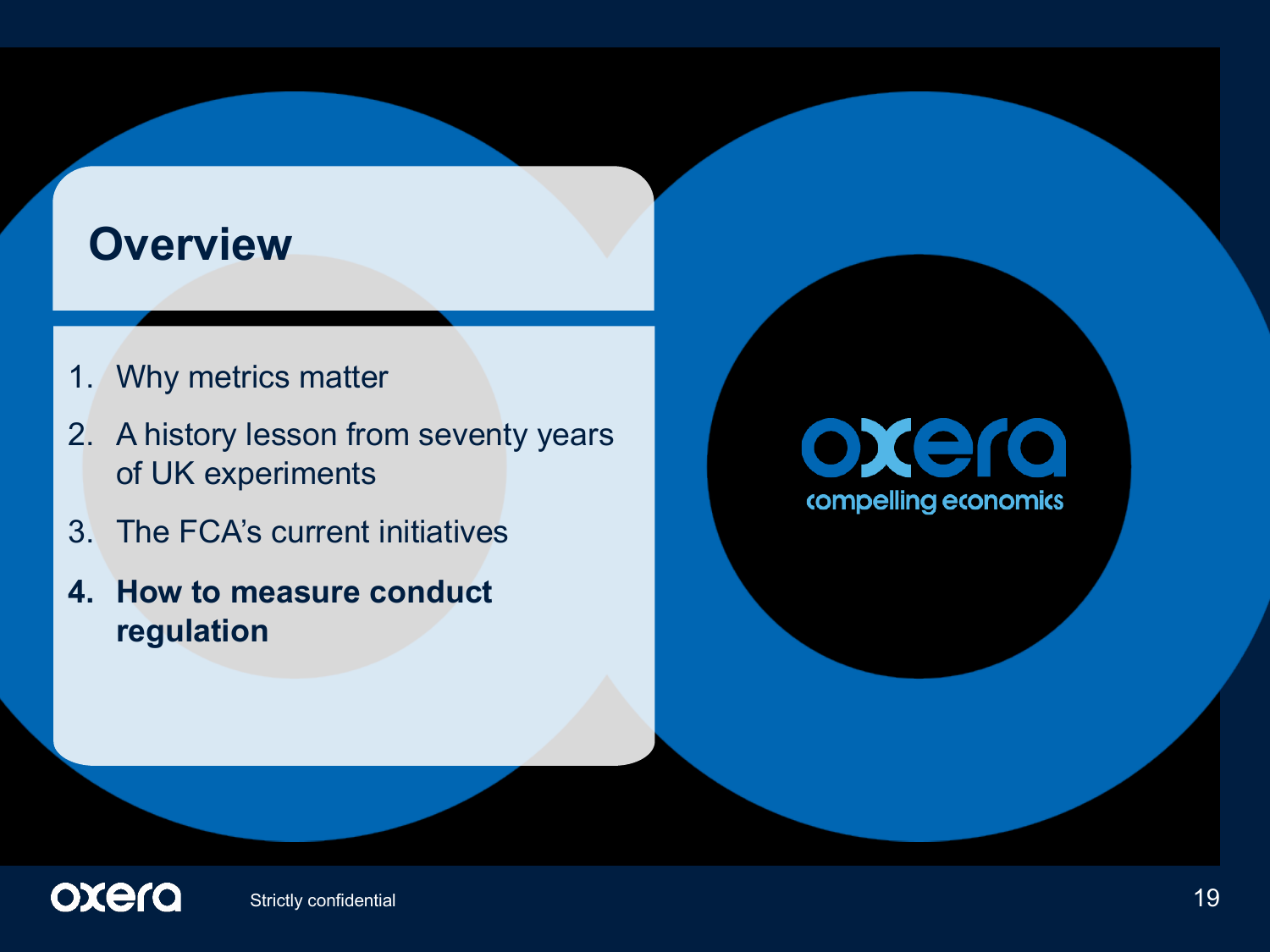#### **But isn't this all quite hard?**

- yes and no
	- restorative justice has simple metrics such as the ratio of awards by FOS and FSCS relative to their operating costs
	- wholesale markets have great trade data
	- the Market Cleanliness stat should be supplemented by other stats from Australia's Quality of Markets Dashboard and international comparators (as in Luis's slides)
- retail suitability and price/quality metrics are harder
- but they are central to the FCA's protection and competition regime and where the biggest problems have been
- so they must be measured, and luckily extra data and new analytical techniques can really help one explore how markets are functioning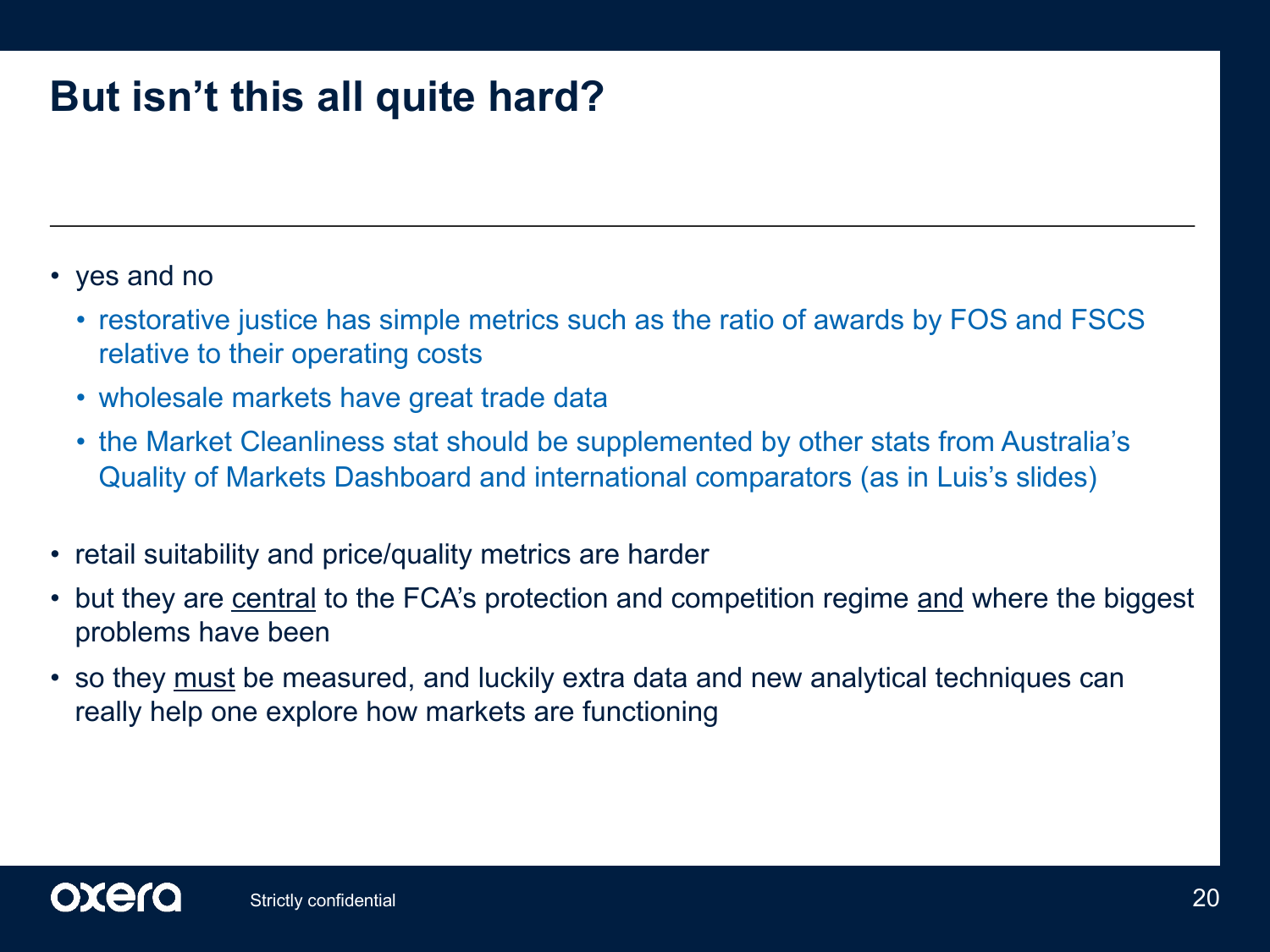#### **Scope for a virtuous circle further justifies change**

• as it stands, regulators mostly don't measure their goal—to make markets work well—through price, value, suitability, and instead look at proxies like 'risks', compliance infractions, systems and controls...

• but if regulators were required to report on suitability (the match between the product and the person who bought it) and price/quality, they would be motivated to explore whether these metrics could be improved

• thus, while evidence of 'behavioural' consumers has mounted, calling into question disclosure and competition, regulators don't know whether, say, product regulation would deliver better market outcomes

• and here advances in experimental techniques, in particular field trials, could reveal what everyone wants to know: what works, the invaluable aid to policymaking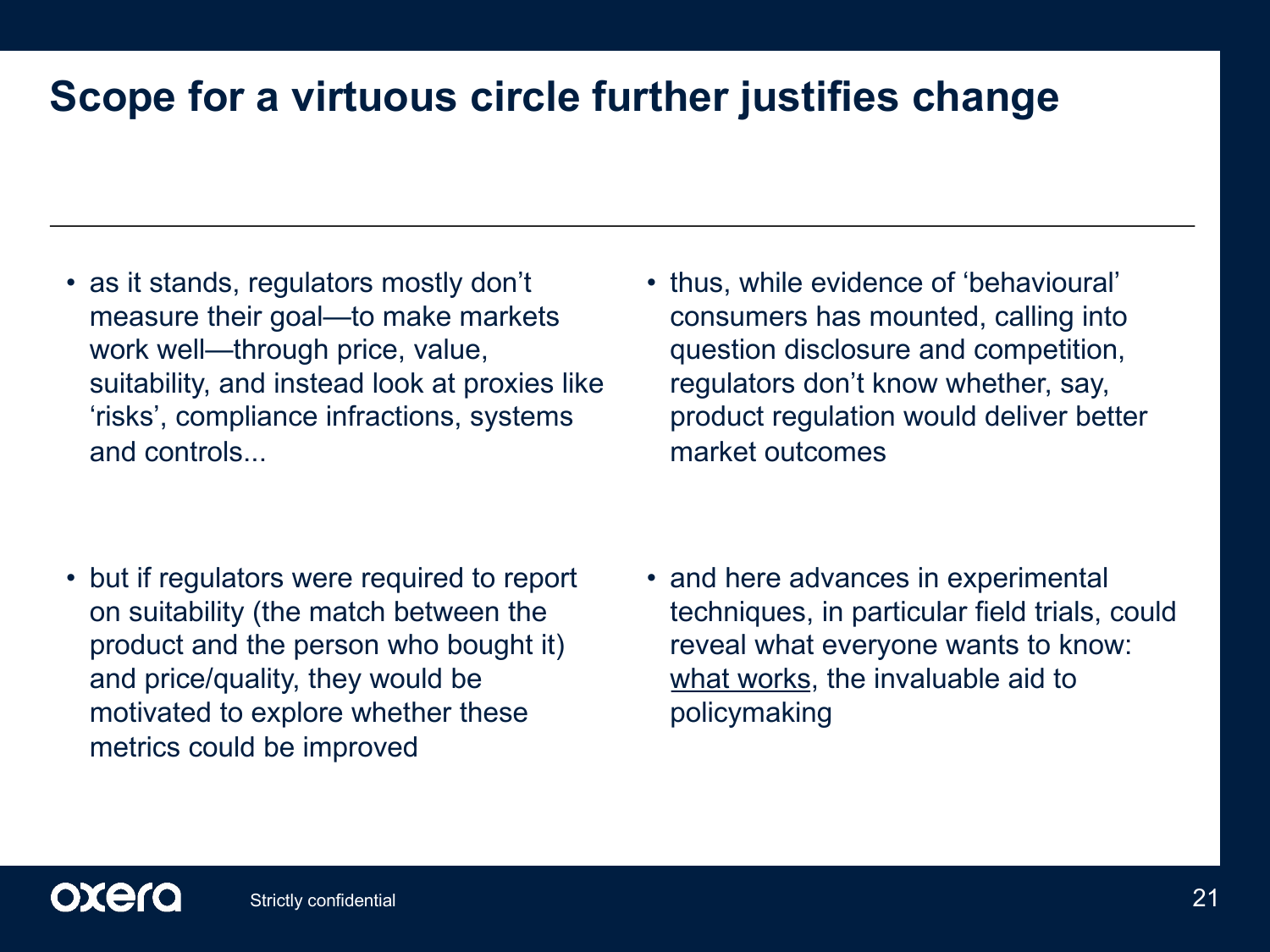#### **Techniques of causal identification**

- On causation, I became more depressed the longer we talked! My original 'insight' was that economists are using so-called causal identification methods and, as I had seen little of this in ornithology, a transplant seemed potentially valuable. As I mentioned, though, these methods generally do not lead to 'objective truths' in the philosophical sense. And my sense of unease grew as it became clearer to me that the methods are less suited to ecosystems than they are even to complex economic markets, partly because there is so much to capture in ecosystems. Hence my reference to Martin Nowak's work, which is more abstract, though, as mentioned, did not prove especially useful when we tried to deploy his insights in a game-theoretic approach to a specific economic market.
- https://royalsocietypublishing.org/doi/10.1098/rstb.2009.0215

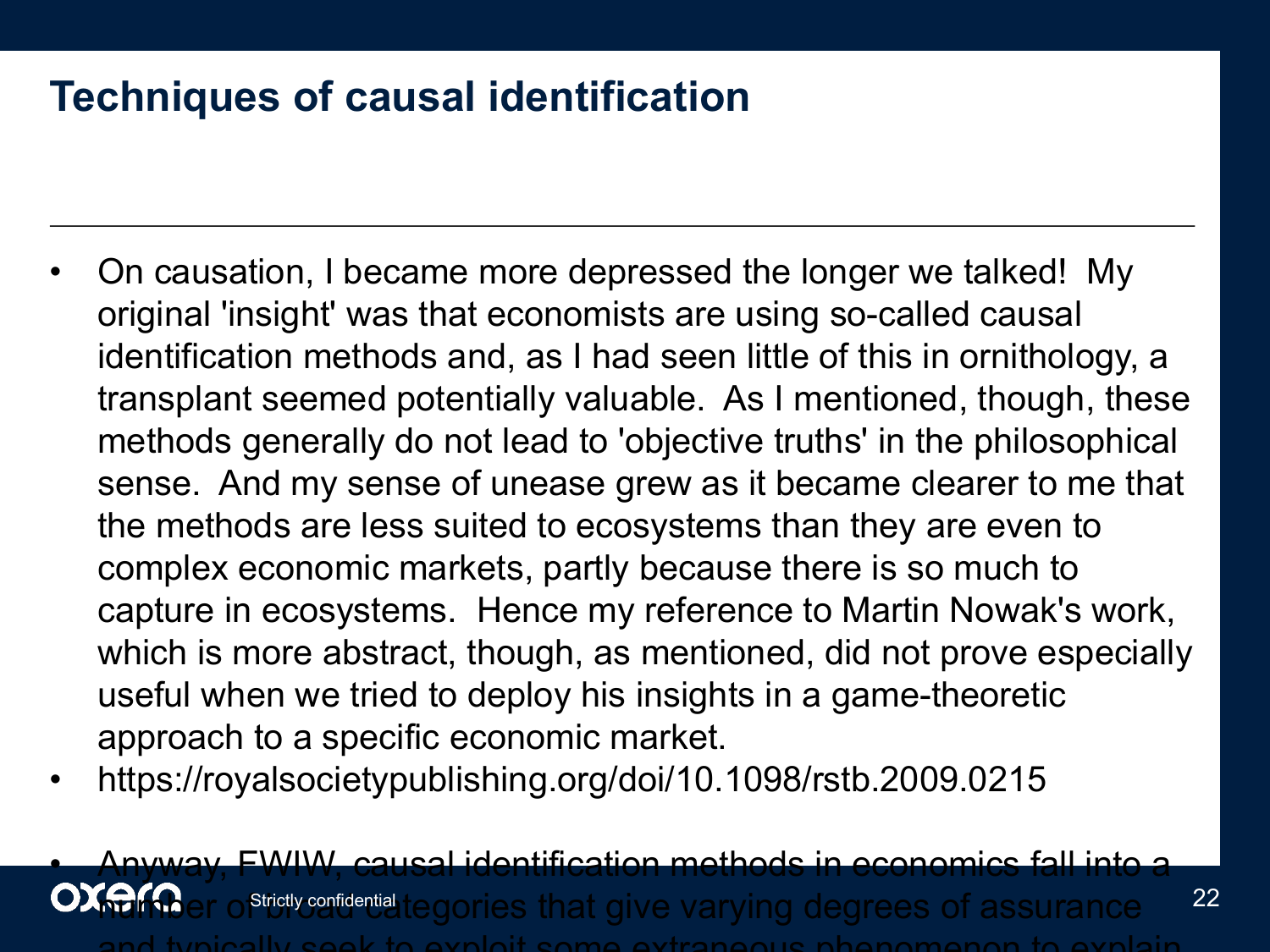#### Exploit India's structure to benefit from causal techniques

- numerous stock exchanges
- numerous states (geographical units within the country)
- stagger timing of initiatives across these units
- unchanged units at any given point of time are the control group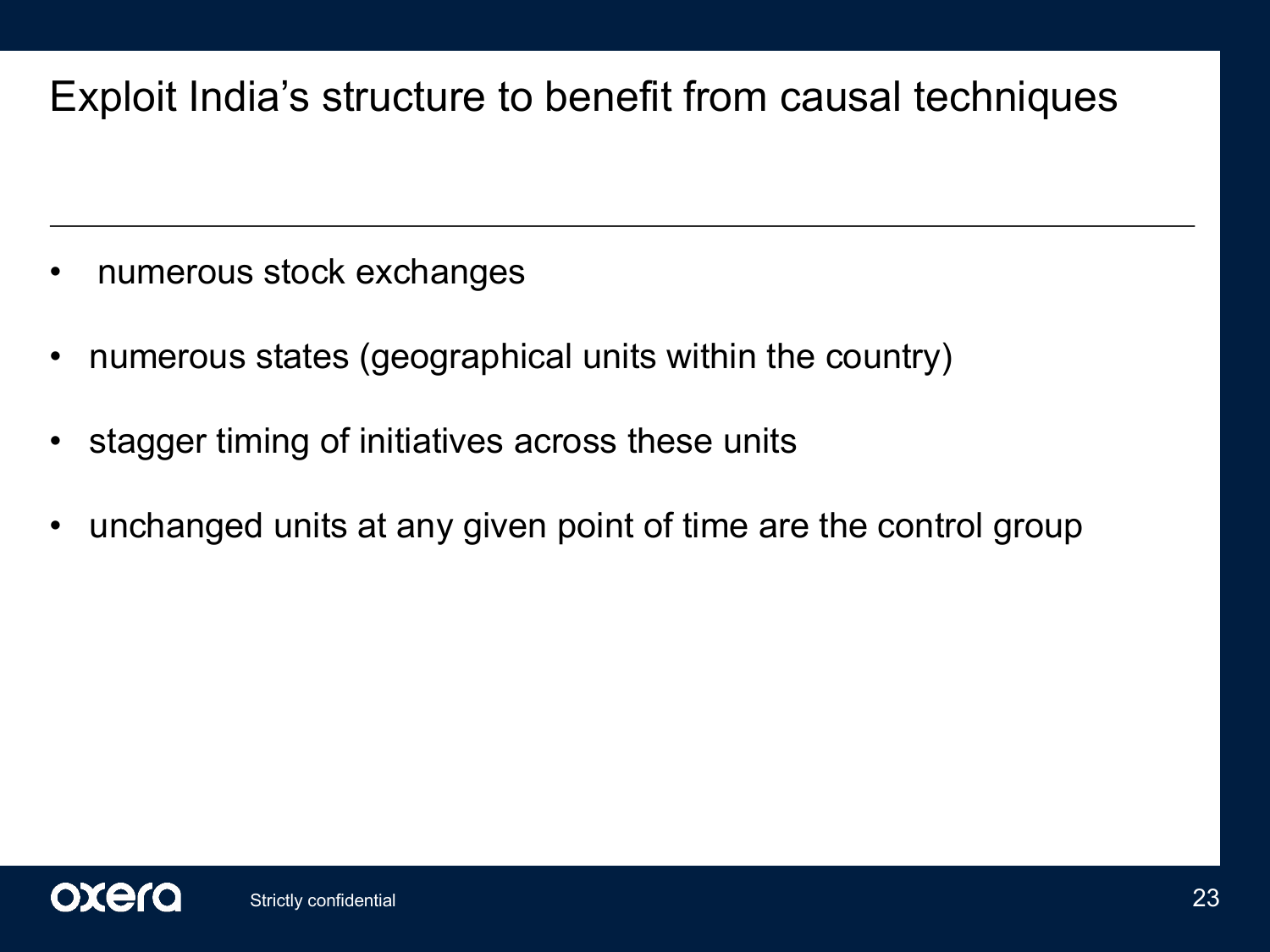#### Examples of potential to exploit timing differences by region or exchange

- scaling up initiative to grow small firms through public markets
	- Oxera EU report for types of measure [link]
- using cultural change and governance to change market outcomes
	- BTBL material [link]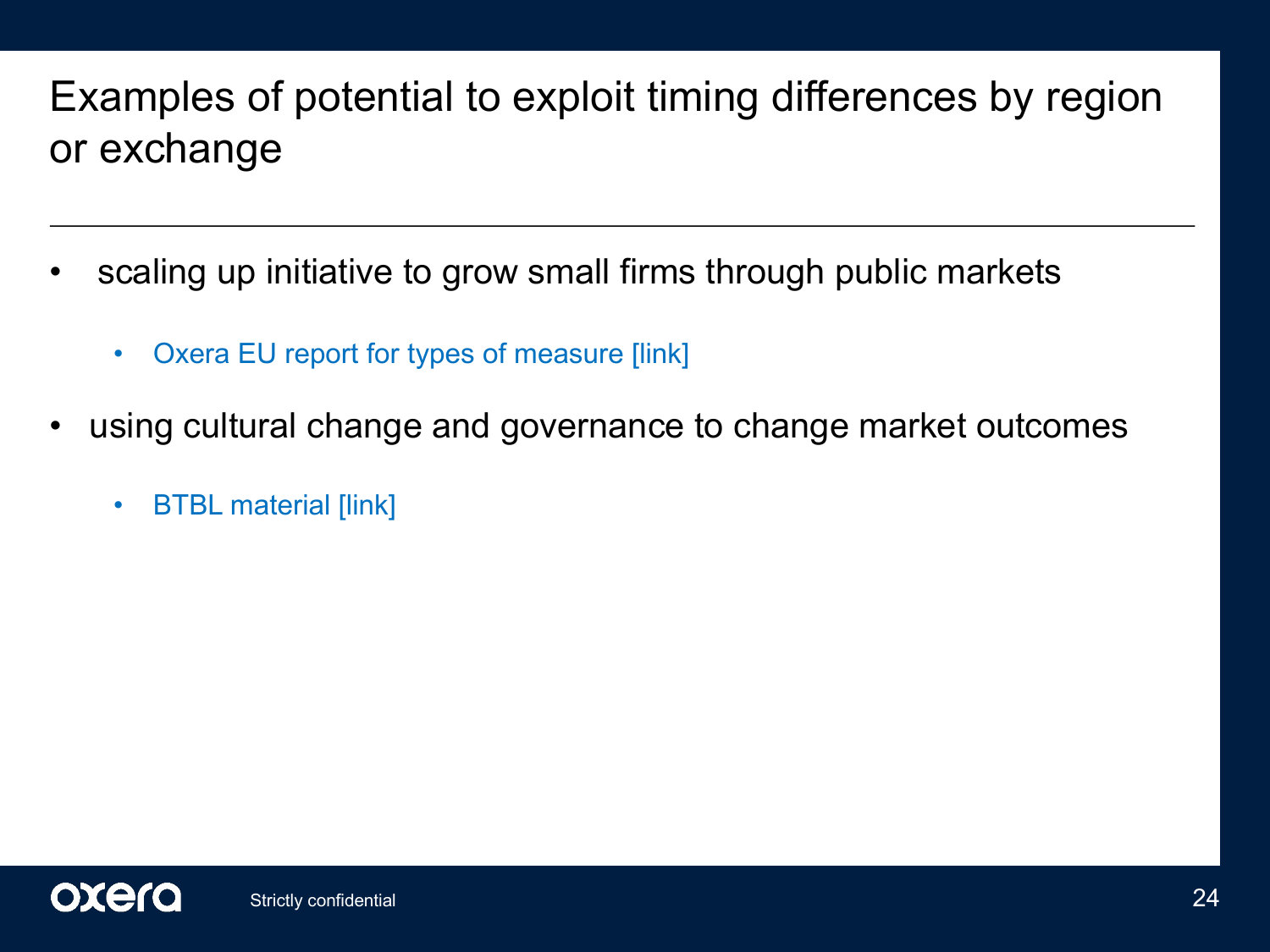#### **Using 'Big Data' to make regulators accountable**

- if the regulator wants to know about suitability and price/quality, it has to monitor who is buying what—and how this changes when regulation changes and over time
- suitability analysis means combining product sales data with personal data
- GDPR allows authorities to do this
- two approaches can work:
	- full suitability analysis, ideally at household portfolio level
	- strictly dominated purchases ratio (SDPR): what % of people buy a product which has zero advantages over a cheaper rival product?
- some good news: the FCA has already used advanced analytics to perform SDPR for mortgages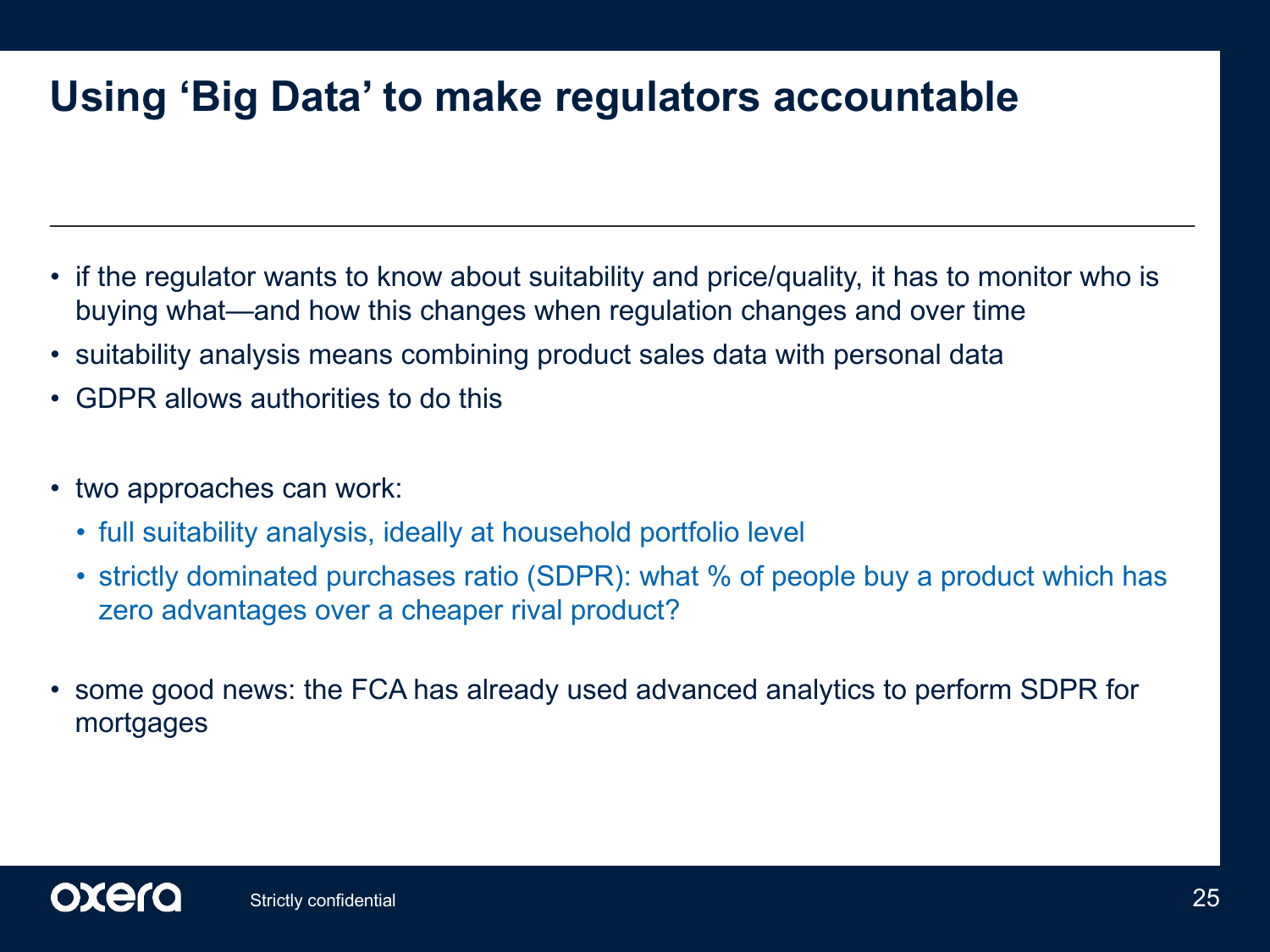#### **What about price/quality?**

- more good news
	- law and economics scholars in the USA have worked extensively on the evolution of contracts in E-commerce
	- law firms are making increasing use of AI to parse contracts
- is it practical?
	- data on price, product characteristics and buyers should be included in FCA Product Sales Data (e.g. regulator to use XBRL to take firms' management information)
	- a simplifying device might be the re-introduction of pro-competitive CAT standards (e.g. where transaction size cannot sensibly fund proper advice, possible cut-off point being where properly remunerating advisor would absorb all or most of equity risk premium)
	- anyway, can regulators of conduct of sales really not know the true nature of what is being sold and to whom?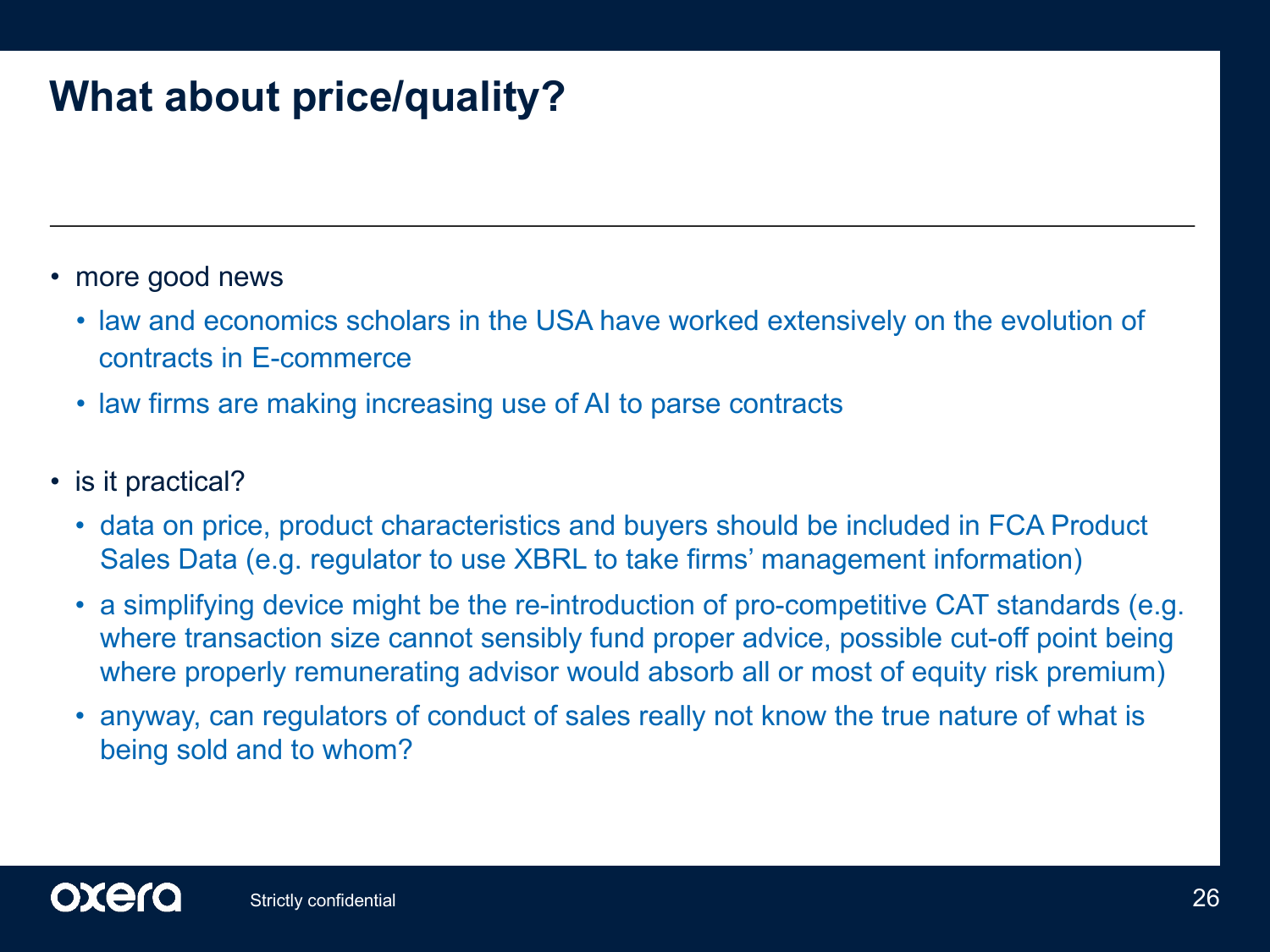#### **Can 'Big Data' approaches solve the early warning problem?**

- yes—this is another huge advantage
	- consider how large digital firms operate through real-time experiments and the increasing shift of FS toward being digital businesses
	- firms can provide data quickly and product providers can supply data for Appointed Representatives and IFAs
	- this will cost money but it will also save honest firms lots of money—see above—and allow removal of most prescriptive regulation, saving costs and freeing innovation, because firms will quickly be judged by results: principles-based regulation (TCF) with substance
- but this would also require the FCA to be urgently on the case?
	- yes, but the FCA is rightly boosting its capability in Data Science—and governance needs to ensure this capability is quickly deployed on the right things
	- the suitability and SDPR approaches advocated here play to the FCA's strengths:
		- economic data scientists can design the models that show how markets are functioning
		- Business Intelligence Data Scientists in Supervision can monitor the outputs of these models, using the outputs to intervene immediately when inflection points in sales mix, prices, buyer characteristics, etc. are observed at market or individual firm level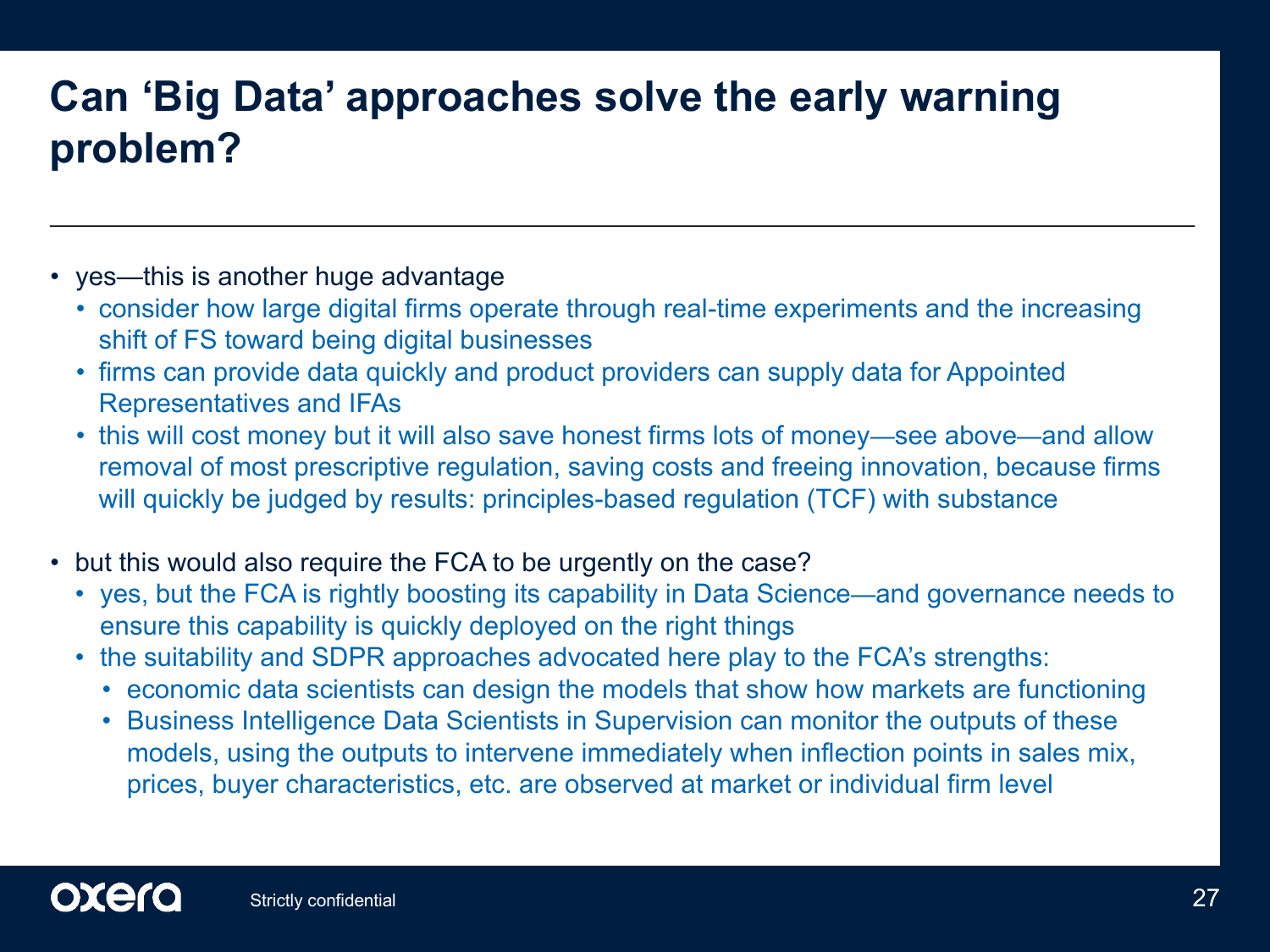#### **Are further metrics needed?**

#### • yes

- conduct regulation is a very hard job
- behavioural decision-making and the scale of mis-buying say that consumer surveys, etc. give little reliable information on the strategic objective to ensure markets function well, nor do most of the FCA's 'Consumer Outcomes' relate directly to market functioning
- so the FCA's hard information on the strategic objective is only some ex ante CBAs, the few ex post CBAs that are done, some research papers, and great but ad hoc market studies

#### • what then would help?

- at market level, and in aggregate for the regime as a whole, time series of metrics like suitability and SDPR provide an excellent ex post CBA of regulation so long as, to check proportionality, they are supplemented by cost data in ex post CBAs, which should anyway be routine to ensure the FCA knows what works and what is a waste of money
- the same metrics in cross-sectional form (firm-level) would provide excellent intelligence for Supervision and Enforcement, and probably do not need a supplement
- quick-fire, tech-style field trials, especially in E-commerce settings, would give substance to ex ante CBAs and reduce policy errors (unjustified regulations)/ the need for policy changes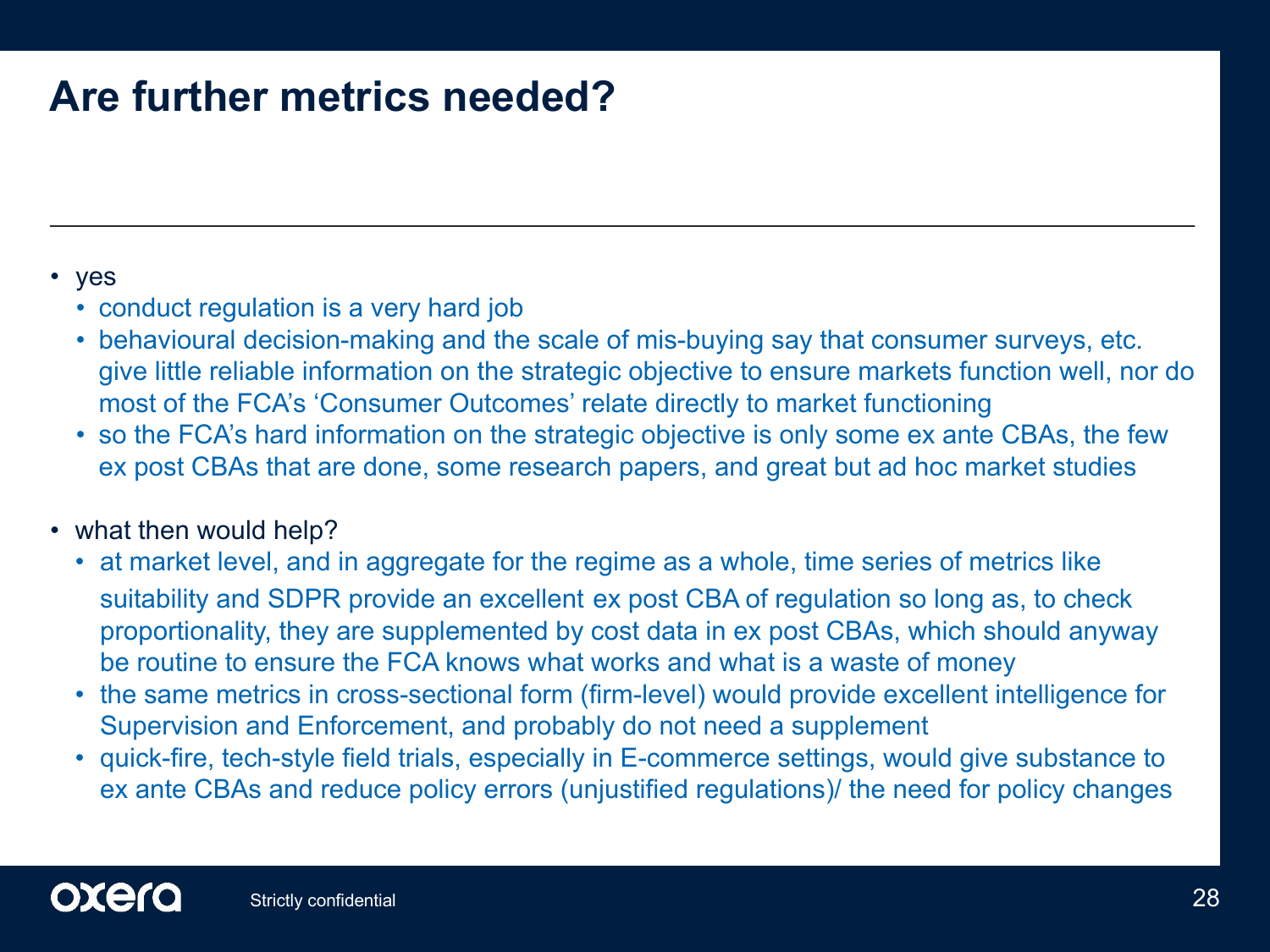#### Turning then to 'the sum of consumer benefits' i.e. to improvements in suitability and price/quality due to FCA

- for this, the FCA has to monitor who is buying what—and how this changes when regulation changes and over time
- this means combining product sales data, product characteristics, with personal data
- two approaches can work:
	- full suitability analysis, ideally at household portfolio level
	- strictly dominated purchases ratio (SDPR): what % of people buy a product which has zero advantages over a cheaper rival product?
- the former is hard and beyond today's scope while SDPR understates mis-buying BUT:
	- a time series of SDPR is a powerful indicator of the extent to which market function is improving and the FCA has already produced its first SDPR (for mortgages)
	- at firm level, SDPR provides strong evidence for Supervisory/Enforcement action
	- SDPR can drive an Early Warning System
	- SDPR can underpin credible Ex Post CBAs
- the FCA needs product and personal data beyond mortgage/other credit markets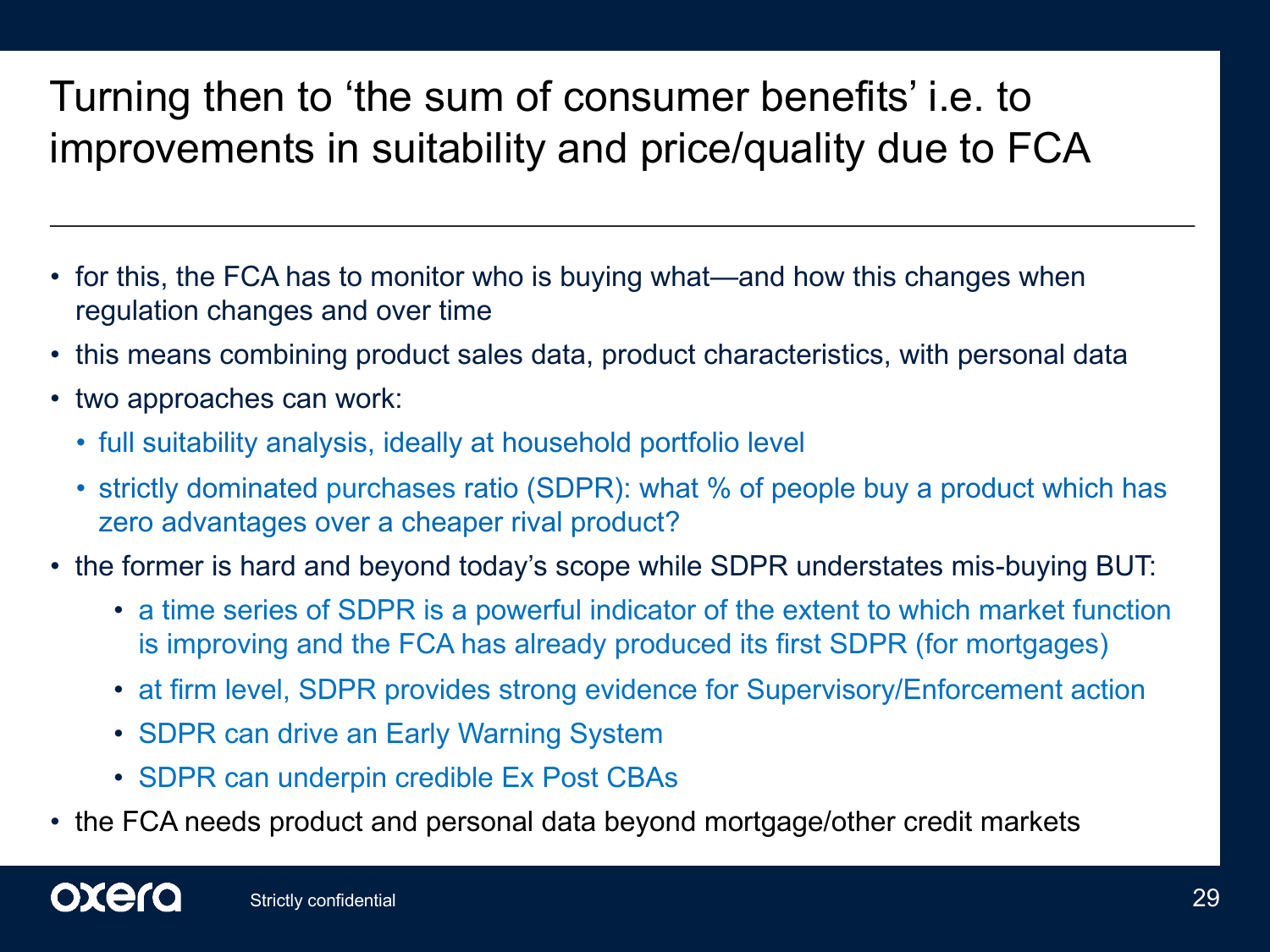#### **Wholesale conduct**

- market cleanliness stat
	- two are beyond my scope here (diversity and wholesale market cleanliness)
- quality of markets dashboard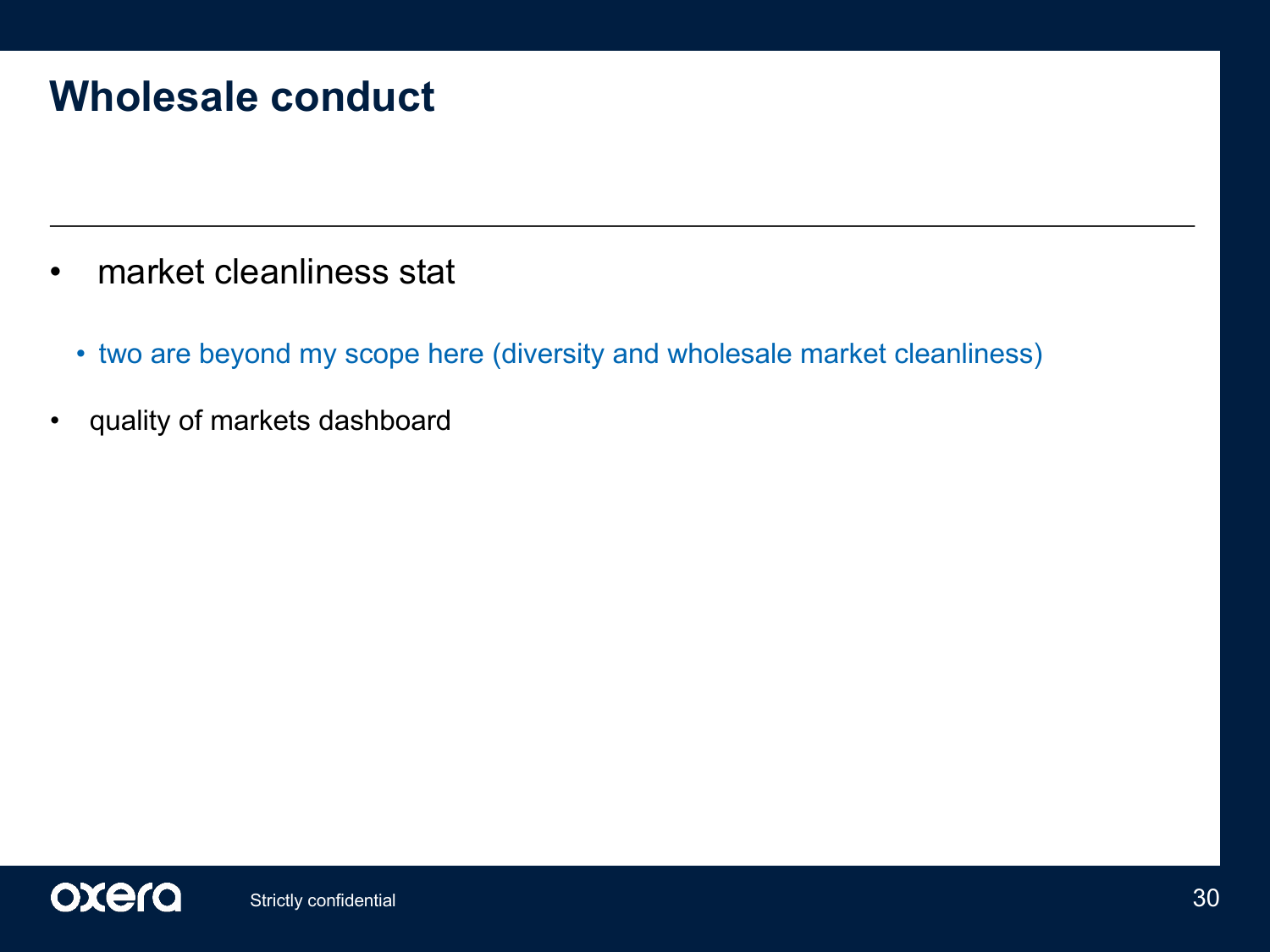#### **Areas for legislative consideration**



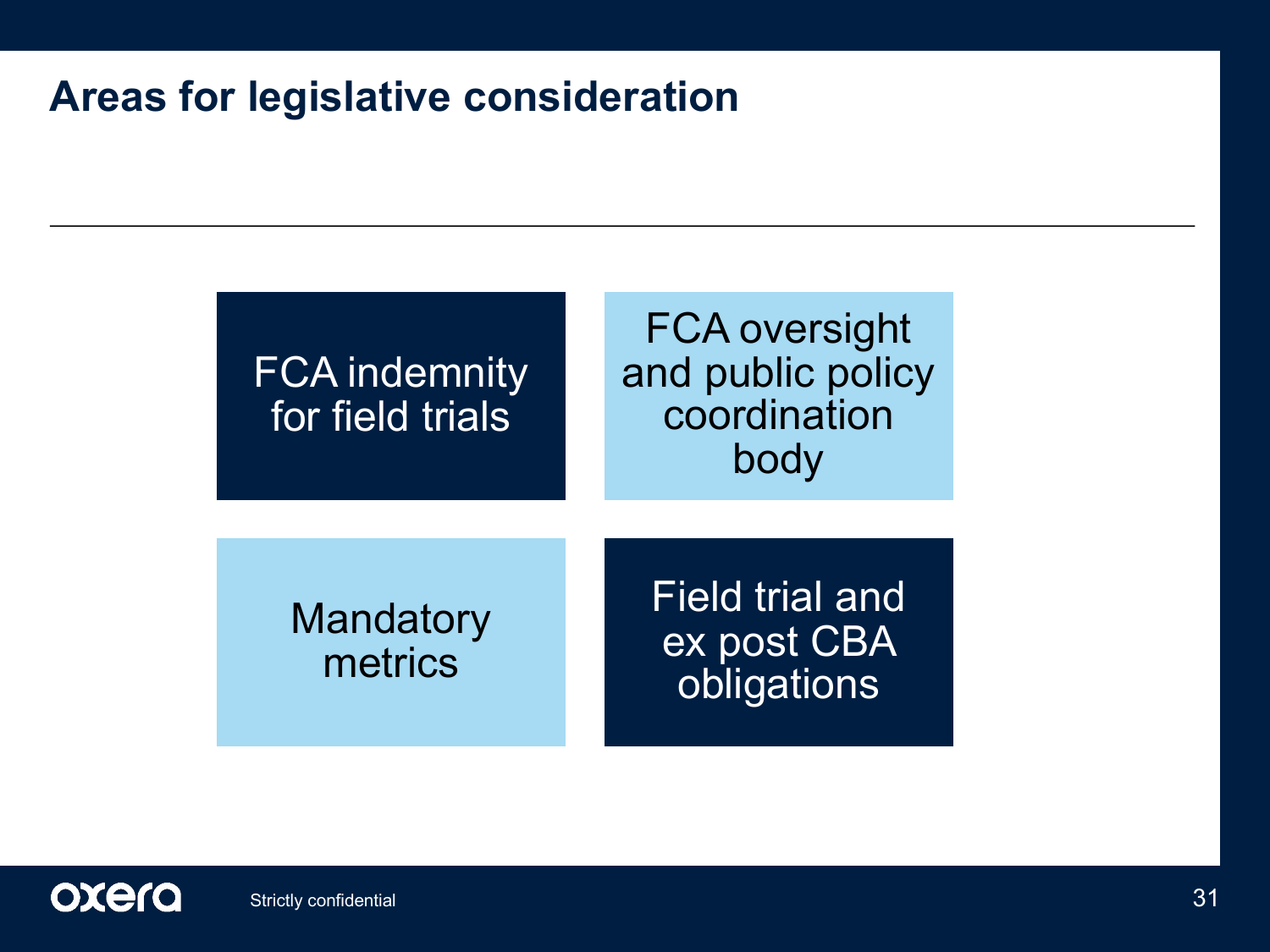#### Final thoughts - on metrics/regulatory strategy for the FCA and for firms

| Absent proper<br>measurement of<br>outcomes, switch to<br>product standards?                                        | Using strong legal<br>powers requires also<br>use of innovation<br>metrics to check for<br>unintended costs |
|---------------------------------------------------------------------------------------------------------------------|-------------------------------------------------------------------------------------------------------------|
| <b>Realistic Business</b><br><b>Model Analysis</b><br>needs metrics on/<br>analysis of relevant<br>economic markets | What matters in<br>remedies is what<br>metrics show to work:<br>use (Behavioural)<br><b>Field Trials</b>    |